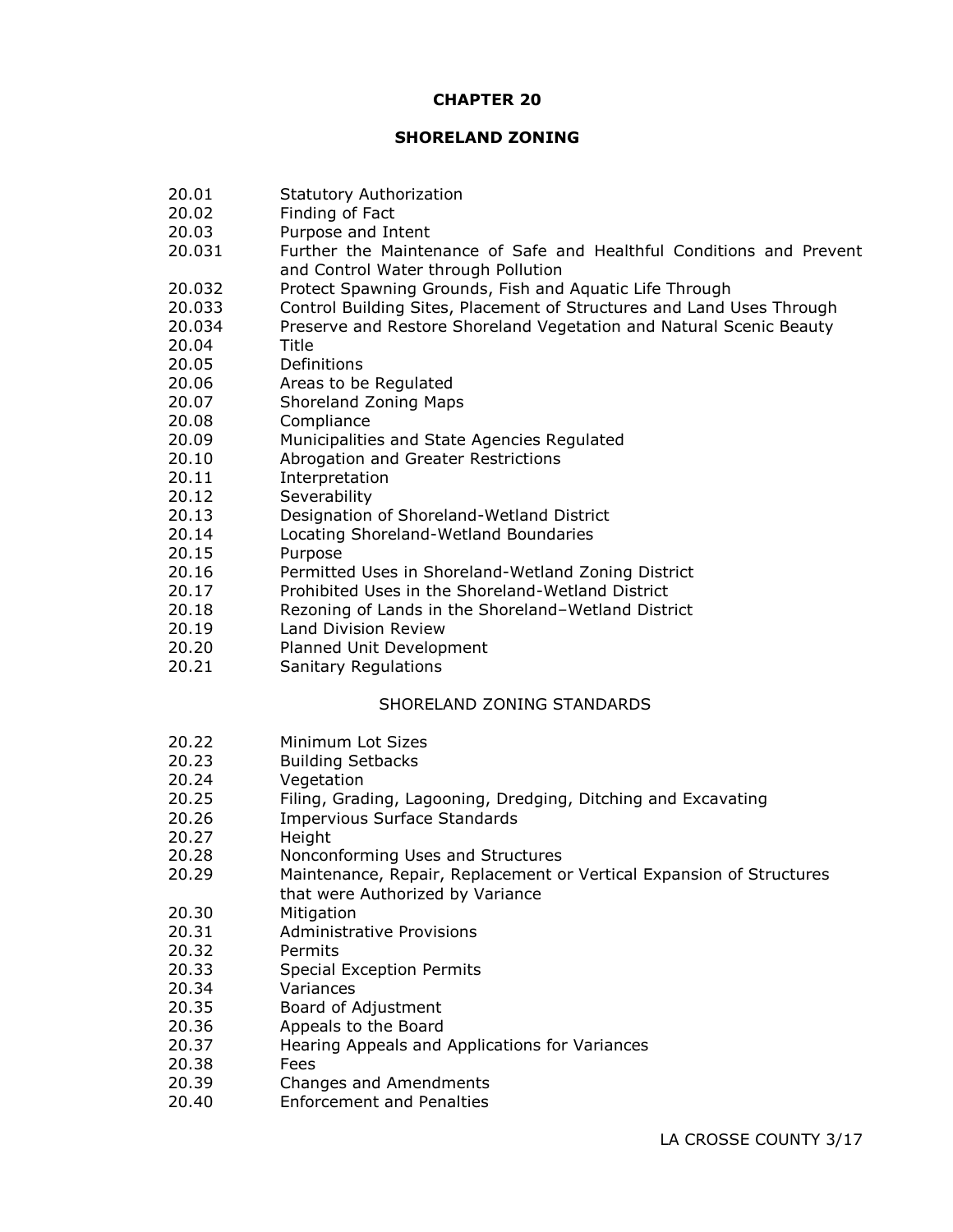20.01 STATUTORY AUTHORIZATION This ordinance is adopted pursuant to the authorization in s. 59.692, Stats, to implement ss. 59.692 and 281.31, Stats.

20.02 FINDING OF FACT Uncontrolled use of the shorelands and pollution of the navigable waters of La Crosse County will adversely affect the public health, safety, convenience, and general welfare and impair the tax base. The legislature of Wisconsin has delegated responsibility to the counties to further the maintenance of safe and healthful conditions; prevent and control water pollution; protect spawning grounds, fish and aquatic life; control building sites, placement of structures and land uses; and to preserve shore cover and natural beauty. This responsibility is hereby recognized by La Crosse County, Wisconsin.

20.03 PURPOSE AND INTENT (NR 115.01) For the purpose of promoting the public health, safety, convenience and welfare, and promote and protect the public trust in navigable waters this ordinance has been established to:

- (1) FURTHER THE MAINTENANCE OF SAFE AND HEALTHFUL CONDITIONS AND PREVENT AND CONTROL WATER POLLUTION THROUGH:
	- (a) Limiting structures to those areas where soil and geological conditions will provide a safe foundation.
	- (b) Establishing minimum lot sizes to provide adequate area for private on-site waste treatment systems
	- (c) Controlling filling and grading to prevent soil erosion problems.
	- (d) Limiting impervious surfaces to control runoff which carries pollutants.

(2) PROTECT SPAWNING GROUNDS, FISH AND AQUATIC LIFE THROUGH:

- (a) Preserving wetlands and other fish and aquatic habitat.
- (b) Regulating pollution sources
- (c) Controlling shoreline alterations, dredging and lagooning.

#### (3) CONTROL BUILDING SITES, PLACEMENT OF STRUCTURES AND LAND USES THROUGH:

- (a) Prohibiting certain uses detrimental to the shoreland-wetlands.
- (b) Setting minimum lot sizes and widths.
- (c) Setting minimum building setbacks from waterways.
- (d) Setting the maximum height of near shore structures.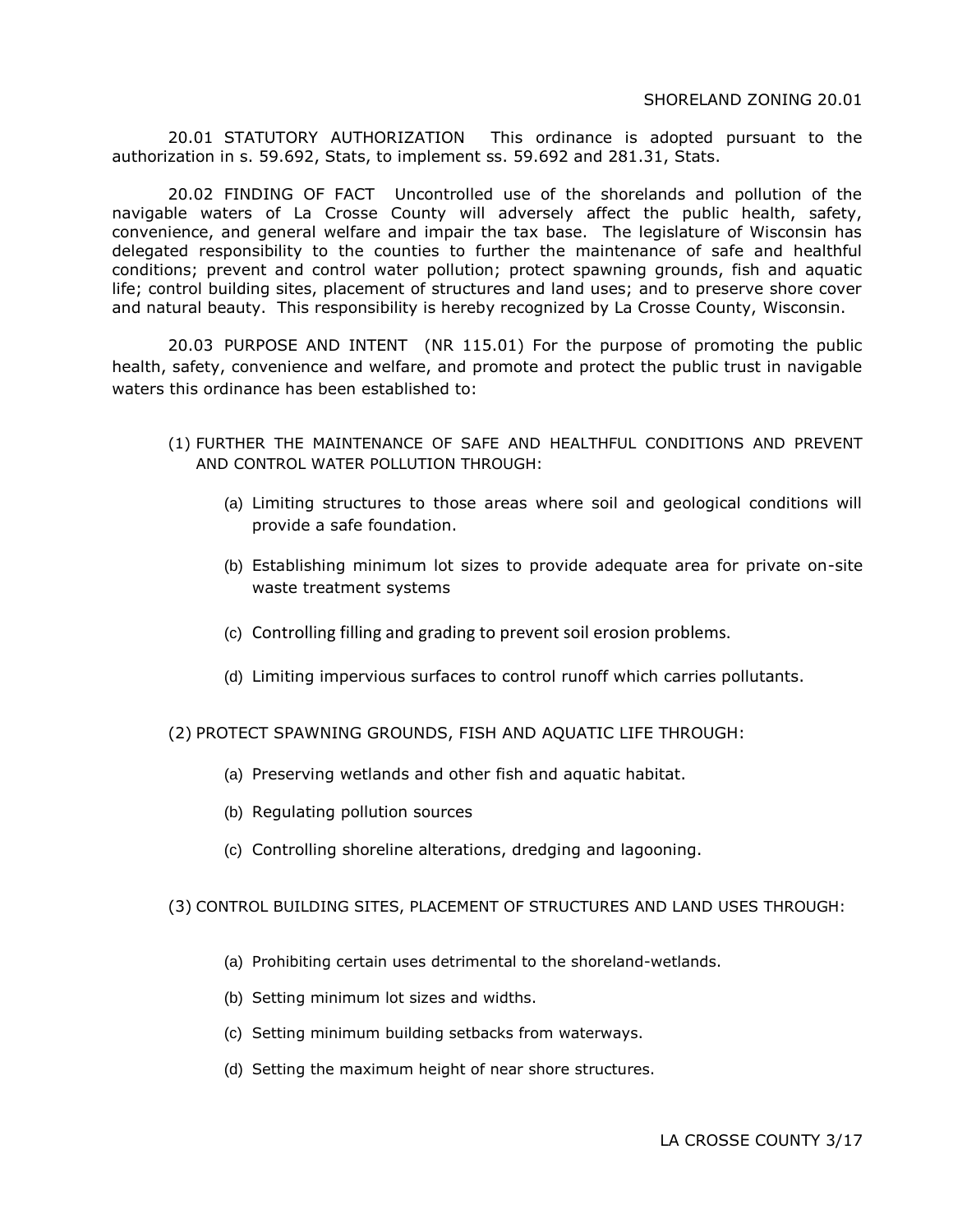# (4) PRESERVE AND RESTORE SHORELAND VEGETATION AND NATURAL SCENIC BEAUTY THROUGH:

- (a) Restricting the removal of natural shoreland cover.
- (b) Preventing shoreline encroachment by structures.
- (c) Controlling shoreland excavation and other earth moving activities.
- (d) Regulating the use and placement of boathouses and other structures.

20.04 TITLE This Chapter shall be known as the Shoreland Zoning Ordinance for La Crosse County, Wisconsin.

20.05 DEFINITIONS For the purpose of administering and enforcing this ordinance, the terms or words used herein shall be interpreted as follows: Words used in the present tense include the future; words in the singular number include the plural number; and words in the plural number include the singular number. The word "shall" is mandatory, not permissive. All distances unless otherwise specified shall be measured horizontally. References to sections marked with 'NR' are references to the Department of Natural Resources, Wisconsin Administrative Code. The following definitions are applicable throughout this chapter:

- (1) "Access and viewing corridor" (NR 115.03(1d)) a strip of vegetated land that allows safe pedestrian access to the shore through the vegetative buffer zone.
- (2) "Boathouse" (NR 115.03(1h)) a permanent structure used for the storage of watercraft and associated materials and includes all structures which are totally enclosed, have roofs or walls or any combination of these structural parts.
- (3) "Building envelope" (NR 115.03(1p)) the three dimensional space within which a structure is built.
- (4) "County zoning agency" (NR 115.03(2)) that committee or commission created or designated by the county board under s.  $59.69(2)(a)$ , Wis. Stats, to act in all matters pertaining to county planning and zoning. At the time of adoption of this chapter the La Crosse County Planning, Resources and Development Committee.
- (5) "Department" (NR 115.03(3)) the Department of Natural Resources
- (6) "Existing development pattern" (NR 115.03(3m)) principal structures existing within 250 feet of a proposed principal structure in both directions along the shoreline.
- (7) "Floodplain" (NR 115.03(4)) the land which has been or may be hereafter covered by flood water during the regional flood. The floodplain includes the floodway and the flood fringe as those terms are defined in ch. NR 116, Wis. Adm. Code.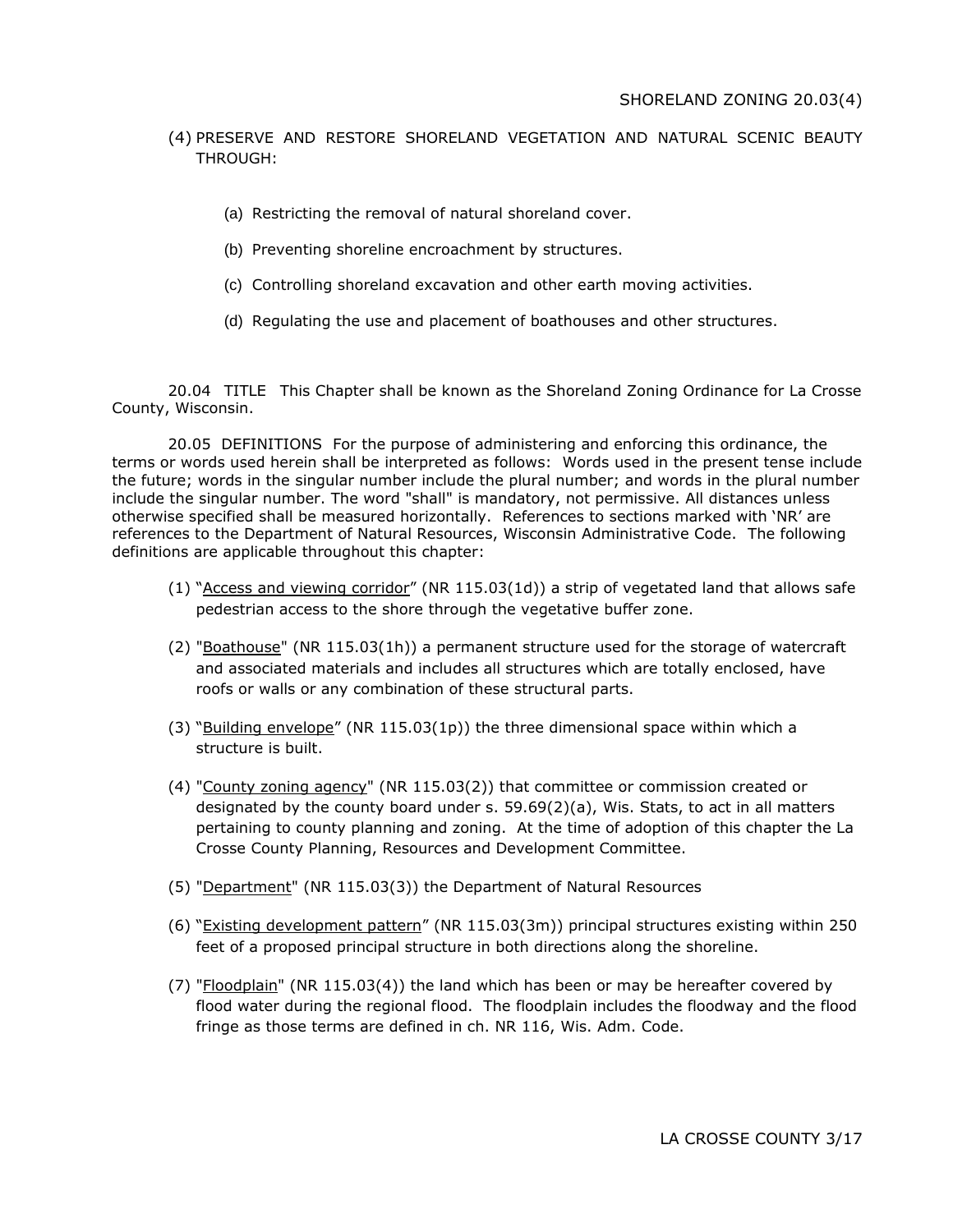- (8) "Footprint" the land area covered by a structure at ground level measured on a horizontal plane. The footprint of a residence or building includes the horizontal plane bounded by the furthest exterior wall and eave if present, projected to natural grade. For structures without walls (decks, stairways, patios, carports) – a single horizontal plane bounded by the furthest portion of the structure projected to natural grade. Note: For the purposes of replacing or reconstructing a nonconforming building with walls, the footprint shall not be expanded by enclosing the area that is located within the horizontal plane from the exterior wall to the eaves projected to natural grade. This constitutes a lateral expansion under NR 115 and would need to follow NR 115.05  $(1)(q)$ 5.
- (9) "Generally accepted forestry management practices" (NR 1.25(2)(b)) forestry management practices that promote sound management of a forest. Generally accepted forestry management practices include those practices contained in the most recent version of the department publication known as Wisconsin Forest Management Guidelines and identified as PUB FR-226.
- (10) "Impervious surface" (NR 115.03(4g)) (NR 115.03(4g)) an area that releases as runoff all or a majority of the precipitation that falls on it. "Impervious surface" excludes frozen soil but includes rooftops, sidewalks, driveways (all surface types including crushed rock), parking lots, and streets unless specifically designed, constructed, and maintained to be pervious. Roadways as defined in s. 340.01(54), Wis. Stats., or sidewalks as defined in s. 340.01(58), Wis. Stats., are not considered impervious surfaces. Decks are considered pervious provided that a minimum of 2/10 - inch spacing is provided between all deck boards, underlying landscape fabric if used is manufactured by design to allow infiltration of water into the soil, and no other impediment to the infiltration of water exists beneath the deck. Stairways and walkways with gaps between their surface structures allowing water to readily pass are considered pervious.
- (11) "Mitigation" (NR 115.03(4r)) balancing measures that are designed, implemented and function to restore natural functions and values that are otherwise lost through development and human activities.
- (12) "Navigable waters" (NR 115.03(5)) Lake Superior, Lake Michigan, all natural inland lakes within Wisconsin and all streams, ponds, sloughs, flowages and other waters within the territorial limits of this state, including the Wisconsin portion of boundary waters, which are navigable under the laws of this state. Under s. 281.31(2)(d), Wis. Stats, notwithstanding any other provision of law or administrative rule promulgated thereunder, shoreland ordinances required under s. 59.692, Wis. Stats, and ch. NR 115, Wis. Adm. Code, do not apply to lands adjacent to:
	- (a) Farm drainage ditches where such lands are not adjacent to a natural navigable stream or river and such lands were not navigable streams before ditching; and
	- (b) Artificially constructed drainage ditches, ponds or stormwater retention basins that are not hydrologically connected to a natural navigable water body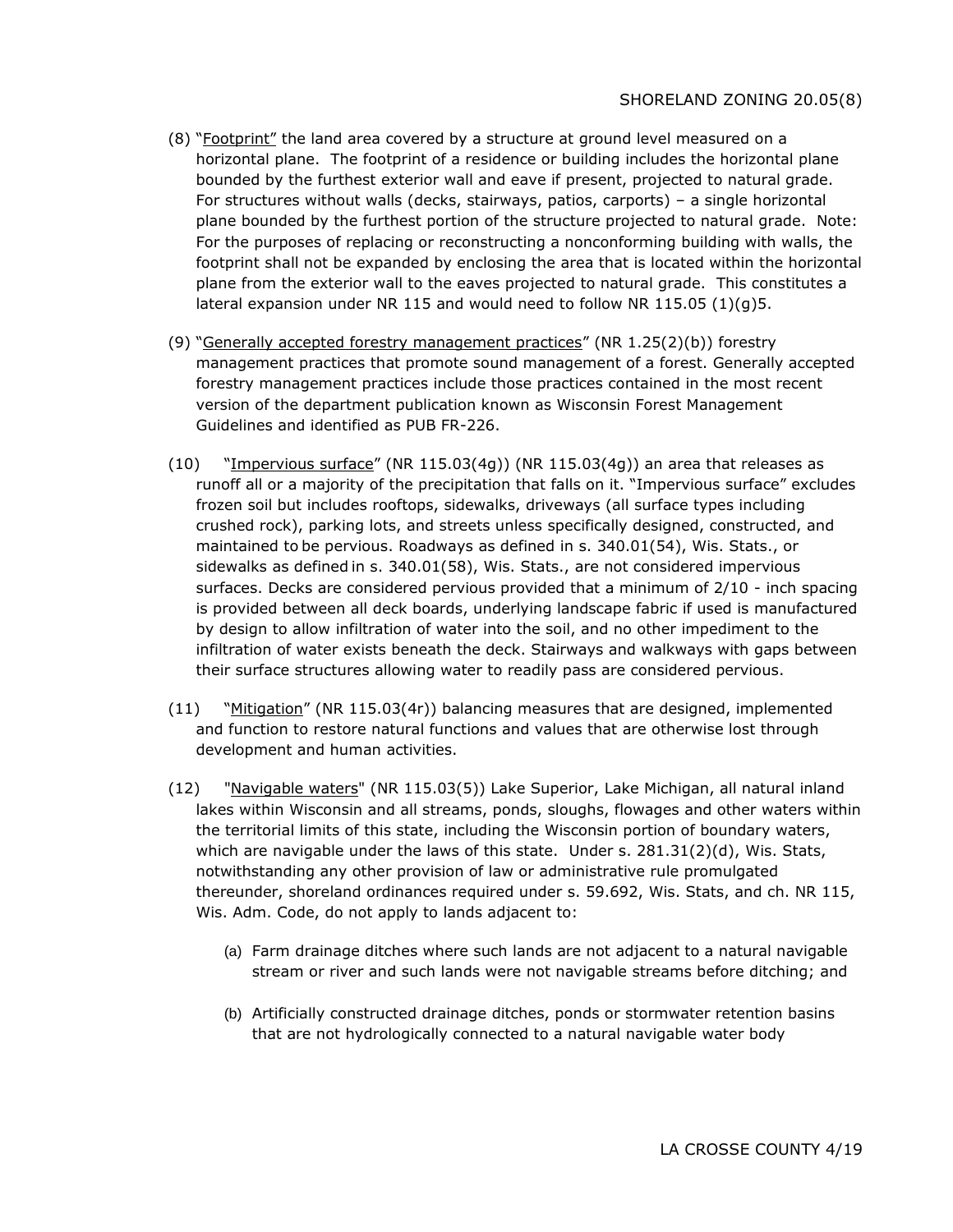- $(13)$  "Ordinary high-water mark" (NR 115.03(6)) the point on the bank or shore up to which the presence and action of surface water is so continuous as to leave a distinctive mark such as by erosion, destruction or prevention of terrestrial vegetation, predominance of aquatic vegetation, or other easily recognized characteristics. The OHWMs of the Black, La Crosse, and Mississippi Rivers, Lakes Onalaska and Neshonoc, and Swift Creek are referenced as elevations determined by prior Department staff and as listed in Appendix "B".
- (14) "Regional flood" (NR 115.03(7)) a flood determined to be representative of large floods known to have generally occurred in Wisconsin and which may be expected to occur on a particular stream because of like physical characteristics, once in every 100 years.
- (15) "Routine maintenance of vegetation" (NR 115.03(7m)) normally accepted horticultural practices that do not result in the loss of any layer of existing vegetation and do not require earth disturbance
- (16) "Shoreland" (NR 115.03(8)) lands within the following distances from the ordinary highwater mark of navigable waters: 1,000 feet from a lake, pond or flowage; and 300 feet from a river or stream or to the landward side of the floodplain, whichever distance is greater.
- (17) "Shoreland setback" also known as the "Shoreland setback area" in s. 59.692(1)(bn), Wis. Stats, an area in a shoreland that is within a certain distance of the ordinary high-water mark in which the construction or placement of structures has been limited or prohibited under an ordinance enacted under section 59.692, Wis. Stats
- (18) "Shoreland-wetland district" (NR 115.03(9)) an overlay zoning district, created as a part of a the county shoreland zoning ordinance, comprised of shorelands that are designated as wetlands on the Wisconsin wetland inventory maps prepared by the department.
- (19) "Special exception" (NR 115.03(10)) a use which is permitted by this ordinance provided that certain conditions specified in the ordinance are met and that a permit is granted by the Planning and Development Committee.
- $(20)$  "Structure" (s.59.692(1)(e), Wis. Stats) a principal structure or any accessory structure including but not limited to a garage, shed, boathouse, sidewalk, walkway, patio, deck, retaining wall, porch or firepit. A building is considered a structure.
- (21) "Unnecessary hardship" (NR 115.03(11)) that circumstance where special conditions, which were not self-created, affect a particular property and make strict conformity with restrictions governing area, setbacks, frontage, height or density unnecessarily burdensome or unreasonable in light of the purposes of this ordinance
- (22) "Wetlands" (NR 115.03(13)) those areas where water is at, near or above the land surface long enough to be capable of supporting aquatic or hydrophytic vegetation and which have soils indicative of wet conditions.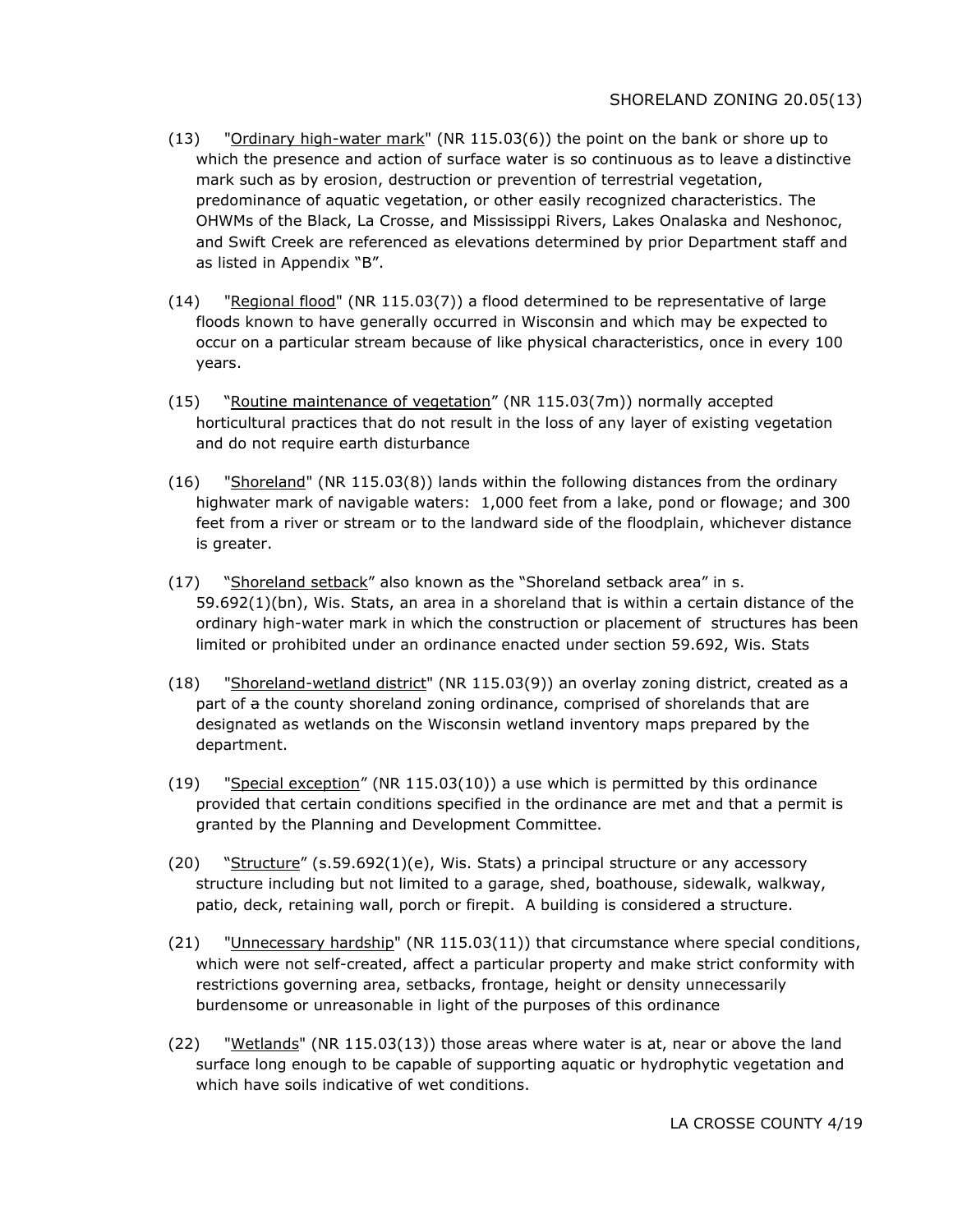#### **GENERAL PROVISIONS**

20.06 AREAS TO BE REGULATED Areas regulated by this ordinance shall include all the lands (referred to herein as shorelands) in the unincorporated areas of La Crosse County which are:

- (1) Within one thousand (1,000) feet of the ordinary high-water mark of navigable lakes, ponds or flowages. (NR 115.03(8))
- (2) Within three hundred (300) feet of the ordinary high-water mark of navigable rivers or streams, or to the landward side of the floodplain, whichever distance is greater. (NR 115.03(8))
- (3) The provisions of this chapter apply to regulation of the use and development of unincorporated shoreland areas. It shall also apply to shoreland districts within a city or village that has adopted this ordinance by reference and is under contract with La Crosse County to administer this ordinance within its incorporated boundaries. Shoreland zoning requirements in annexed or incorporated areas are provided in s. 61.353 and s. 62.233, Stats.
- (4) Determinations of navigability and ordinary high-water mark location shall initially be made by the zoning administrator. When questions arise, the zoning administrator shall contact the appropriate office of the Department for a final determination of navigability or ordinary high-water mark.
- (5) Under s. 281.31(2m), Wis. Stats, notwithstanding any other provision of law or administrative rule promulgated thereunder, this shoreland zoning ordinance does not apply to:
	- (a) Lands adjacent to farm drainage ditches if:
		- 1. Such lands are not adjacent to a natural navigable stream or river;
		- 2. Those parts of such drainage ditches adjacent to such lands were not navigable streams before ditching;
	- (b) Lands adjacent to artificially constructed drainage ditches, ponds or stormwater retention basins that are not hydrologically connected to a natural navigable water body.

20.07 SHORELAND-WETLAND MAPS The most recent version of the Wisconsin Wetland Inventory as depicted on the Department of Natural Resources Surface Water Data Viewer ismade part of this ordinance. The maps can be viewed at <https://dnrmaps.wi.gov/H5/?viewer=SWDV>

20.08 COMPLIANCE The use of any land; the size, shape and placement of lots; the use, size, type and location of structures on lots; the installation and maintenance of water supply and waste disposal facilities; the filling, grading, lagooning, and dredging of any lands; the cutting of shoreland vegetation; and the subdivision of lots shall be in full compliance with the terms of this ordinance and other applicable local, state or federal regulations. Buildings and other structures shall require a permit unless otherwise expressly excluded by a provision of this ordinance. Property owners, builders and contractors are responsible for compliance with the terms of this ordinance.

LA CROSSE COUNTY 4/19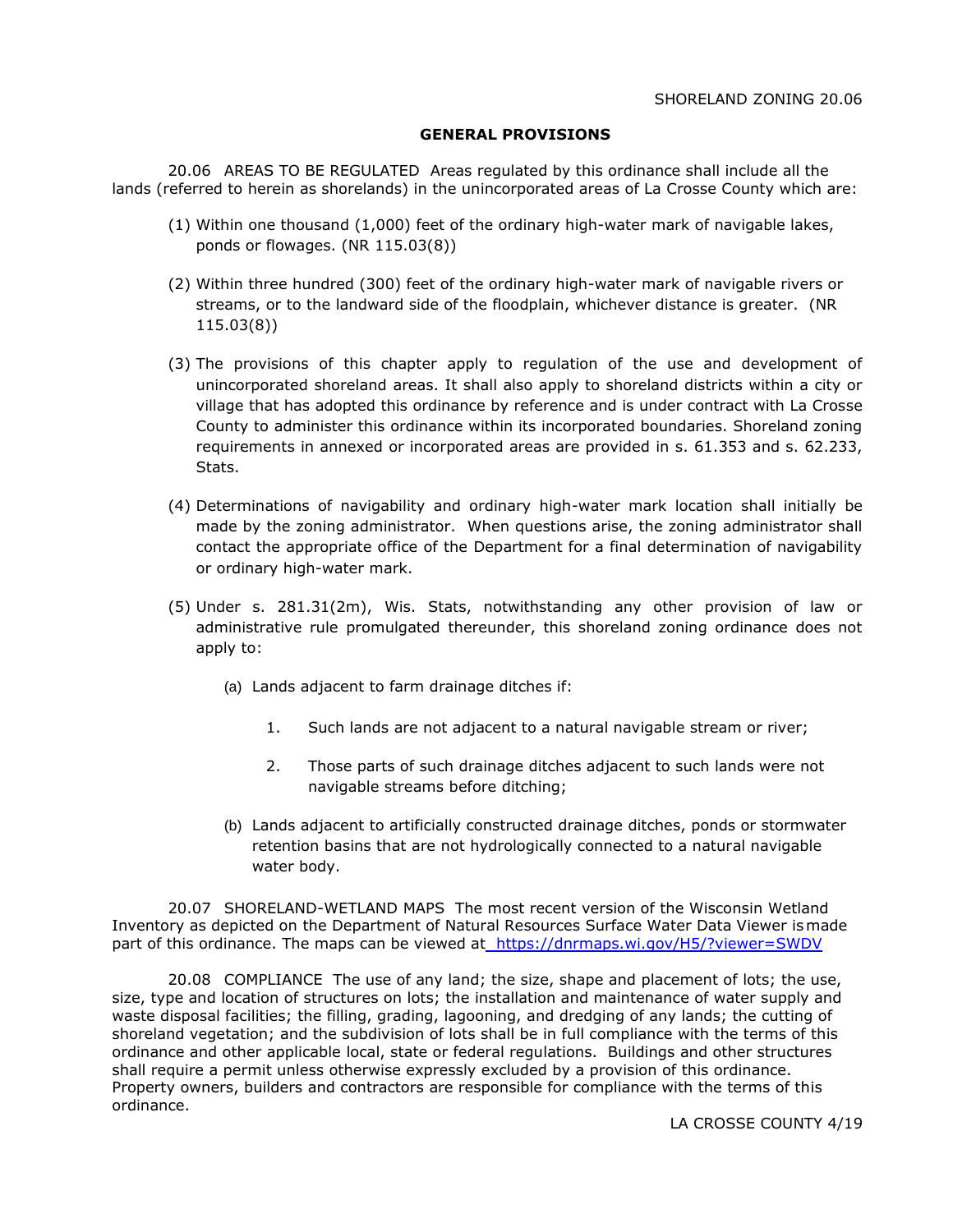20.09 MUNICIPALITIES AND STATE AGENCIES REGULATED Unless specifically exempted by law, all cities, villages, towns, and counties are required to comply with this ordinance and obtain all necessary permits. State agencies are required to comply when s. 13.48(13), Wis. Stats, applies. The construction, reconstruction, maintenance and repair of state highways and bridges by the Wisconsin Department of Transportation are exempt when s. 30.2022, Wis. Stats, applies.

20.10 ABROGATION AND GREATER RESTRICTIONS (s. 59.692(5), Stats) The provisions of this ordinance supersede any provisions in a county zoning ordinance that solely relate to shorelands. In other words if a zoning standard only applies to lands that lie within the shoreland and applies because the lands are in shoreland, then this ordinance supersedes those provisions. However, where an ordinance adopted under a statute other than s. 59.692, Wis. Stats, does not solely relate to shorelands and is more restrictive than this ordinance, for example a floodplain ordinance, that ordinance shall continue in full force and effect to the extent of the greater restrictions.(s. 59.692(2)(a), Wis. Stats) This ordinance shall not require approval or be subject to disapproval by any town or town board.

- (1) (s. 59.692(2)(b),Wis. Stats.) If an existing town ordinance relating to shorelands is more restrictive than this ordinance or any amendments thereto, the town ordinance continues in all respects to the extent of the greater restrictions but not otherwise.
- (2) This ordinance is not intended to repeal, abrogate or impair any existing deed restrictions, covenants or easements. However, where this ordinance imposes greater restrictions, the provisions of this ordinance shall prevail.
- (3) (s. 59.692(1d)(b), Wis. Stats) This ordinance may establish standards to regulate matters that are not regulated in NR 115, but that further the purposes of shoreland zoning as described in section 1.3 of this ordinance.
- (4) (s. 59.692(1k)(a)1, Wis. Stats) Counties may not establish shoreland zoning standards in a shoreland zoning ordinance that requires any of the following:
	- (a) Approval to install or maintain outdoor lighting in shorelands, impose any fee or mitigation requirement to install or maintain outdoor lighting in shorelands, or otherwise prohibits or regulates outdoor lighting in shorelands if the lighting is designed or intended for residential use.
	- (b) Requires any inspection or upgrade of a structure before the sale or other transfer of the structure may be made.
- (5) (s.59.692(7),Wis. Stats) The construction and maintenance of a facility is considered to satisfy the requirements of a shoreland zoning ordinance if the department has issued all required permits or approvals authorizing the construction or maintenance under chs. 30, 31, 281, or 283 Wis. Stats. A "facility" means any property or equipment of a public utility, as defined in s. 196.01(5), Wis. Stats or a cooperative association organized under ch. 185, Wis. Stats. for the purpose of producing or furnishing heat, light, or power to its members only, that is used for the transmission, delivery, or furnishing of natural gas, heat, light, or power.

20.11 INTERPRETATION (59.69(13),Wis. Stats) In their interpretation and application, the provisions of this ordinance shall be liberally construed in favor of the county and shall not be deemed a limitation or repeal of any other powers granted by Wisconsin Statutes. Where a provision of this ordinance is required by statute and a standard in ch. NR 115, Wis. Adm. Code, and where the ordinance provision is unclear, the provision shall be interpreted in light of the statute and ch. NR 115 standards in effect on the date of the adoption of this ordinance or in effect on the date of the most recent text amendment to this ordinance.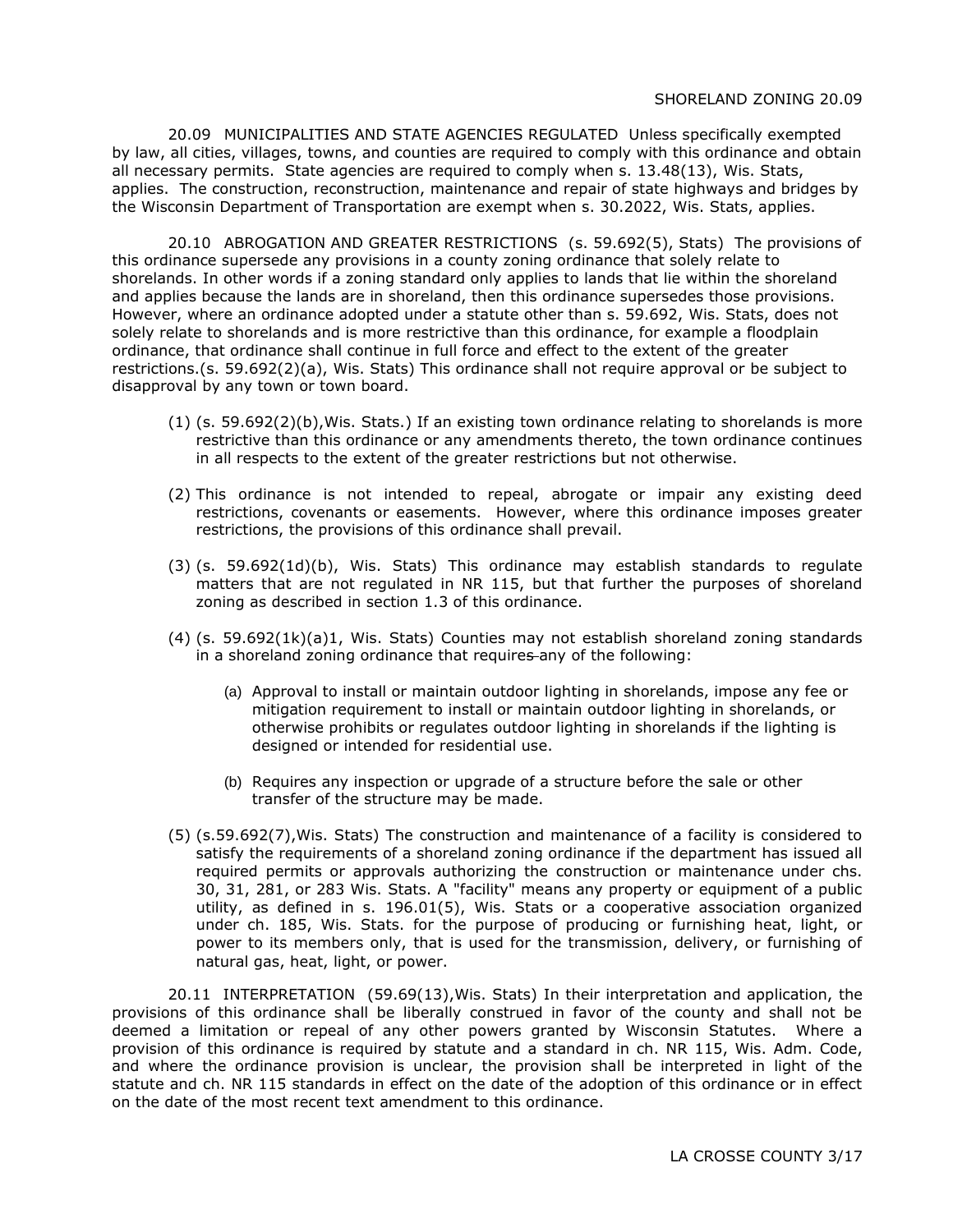20.12 SEVERABILITY If any portion of this ordinance is adjudged unconstitutional or invalid by a court of competent jurisdiction, the remainder of this ordinance shall not be affected.

#### **ESTABLISHMENT OF SHORELAND-WETLAND DISTRICT**

20.13 DESIGNATION OF SHORELAND-WETLAND DISTRICT (NR 115.04) The shorelandwetland district shall include all shorelands within the jurisdiction of this ordinance which are designated as wetlands on the most recent version of the Wisconsin Wetland Inventory as depicted on the Department of Natural Resources Surface Water Data Viewer.

20.14 LOCATING SHORELAND-WETLAND BOUNDARIES. (NR 115.04(b)2.note) Where an apparent discrepancy exists between the shoreland-wetland district boundary shown on the Wisconsin Wetland Inventory and actual field conditions, the county shall contact the Department to determine if the map is in error. If the Department determines that a particular area was incorrectly mapped as wetland or meets the wetland definition but was not shown as wetland on the map, the county shall have the authority to immediately grant or deny a shoreland zoning permit in accordance with the applicable regulations based on the Department determination as to whether the area is wetland. In order to correct wetland mapping errors on the official zoning map, an official zoning map amendment must be initiated within a reasonable period of time.

20.15 PURPOSE The shoreland-wetland district is created to maintain safe and healthful conditions, to prevent water pollution, to protect fish spawning grounds and wildlife habitat, to preserve shore cover and natural beauty and to control building and development in wetlands whenever possible. When development is permitted in a wetland, the development should occur in a manner that minimizes adverse impacts upon the wetland.

20.16 PERMITTED USES IN SHORELAND-WETLAND ZONING DISTRICT (NR 115.04(3)) The following uses shall be allowed in the shoreland-wetland district, subject to general shoreland zoning regulations contained in this ordinance, the provisions of chs. 30, 31, and 281.36, Wis. Stats, and the provisions of other applicable local, state and federal laws:

- (1) Activities and uses which do not require the issuance of a Shoreland Zoning/Occupancy permit, but which must be carried out without any filling, flooding, draining, dredging, ditching, tiling or excavating:
	- (a) Hiking, fishing, trapping, hunting, swimming, and boating;
	- (b) The harvesting of wild crops, such as marsh hay, ferns, moss, wild rice, berries, tree fruits, and tree seeds, in a manner that is not injurious to the natural reproduction of such crops;
	- (c) The pasturing of livestock;
	- (d) The cultivation of agricultural crops;
	- (e) The practice of silviculture, including the planting, thinning, and harvesting of timber; and
	- (f) The construction or maintenance of duck blinds.
- (2) Uses which do not require the issuance of a Shoreland Zoning/Occupancy permit and which may include limited filling, flooding, draining, dredging, ditching, tiling, or excavating but only to the extent specifically provided below: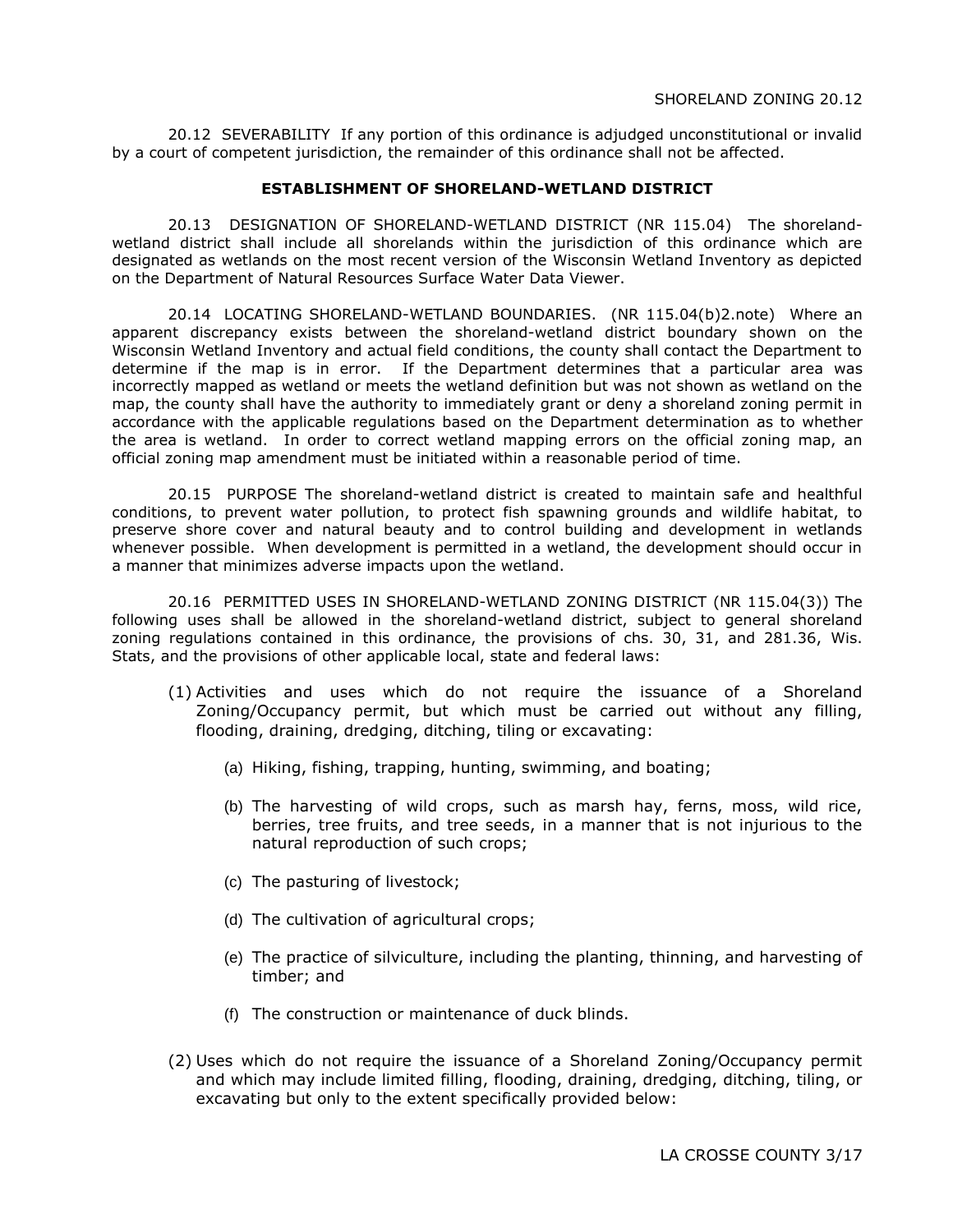- (a) Temporary water level stabilization measures necessary to alleviate abnormally wet or dry conditions that would have an adverse impact on silvicultural activities if not corrected;
- (b) The cultivation of cranberries including flooding, dike and dam construction or ditching necessary for the growing and harvesting of cranberries,
- (c) The maintenance and repair of existing agricultural drainage systems including ditching, tiling, dredging, excavating and filling necessary to maintain the level of drainage required to continue the existing agricultural use. This includes the minimum filling necessary for disposal of dredged spoil adjacent to the drainage system provided that dredged spoil is placed on existing spoil banks where possible;
- (d) The construction or maintenance of fences for the pasturing of livestock, including limited excavating and filling necessary for such construction or maintenance;
- (e) The construction or maintenance of piers, docks or walkways built on pilings, including limited excavating and filling necessary for such construction and maintenance; and
- (f) The maintenance, repair, replacement or reconstruction of existing town and county highways and bridges, including limited excavating and filling necessary for such maintenance, repair, replacement or reconstruction. These activities shall also be exempt from Special Exception requirements under s. 20.25 of this code, except that commonly accepted soil erosion and conservation practices shall be followed.
- (3) Uses which require the issuance of a Shoreland Zoning/Occupancy permit and which may include limited filling, flooding, draining, dredging, ditching, tiling or excavating, but only to the extent specifically provided below:
	- (a) The construction and maintenance of roads which are necessary to conduct silvicultural activities or agricultural cultivation, provided that
		- 1. The road cannot as a practical matter be located outside the wetland;
		- 2. The road is designed and constructed to minimize adverse impact upon the natural functions of the wetland enumerated in s. 20.18(2).
		- 3. The road is designed and constructed with the minimum cross-sectional area practical to serve the intended use; and
		- 4. Road construction activities are carried out in the immediate area of the roadbed only.
	- (b) The construction or maintenance of nonresidential buildings, provided that:
		- 1. The building is essential for and used solely in conjunction with the raising of waterfowl, minnows or other wetland or aquatic animals; or some other use permitted in the shoreland-wetland district;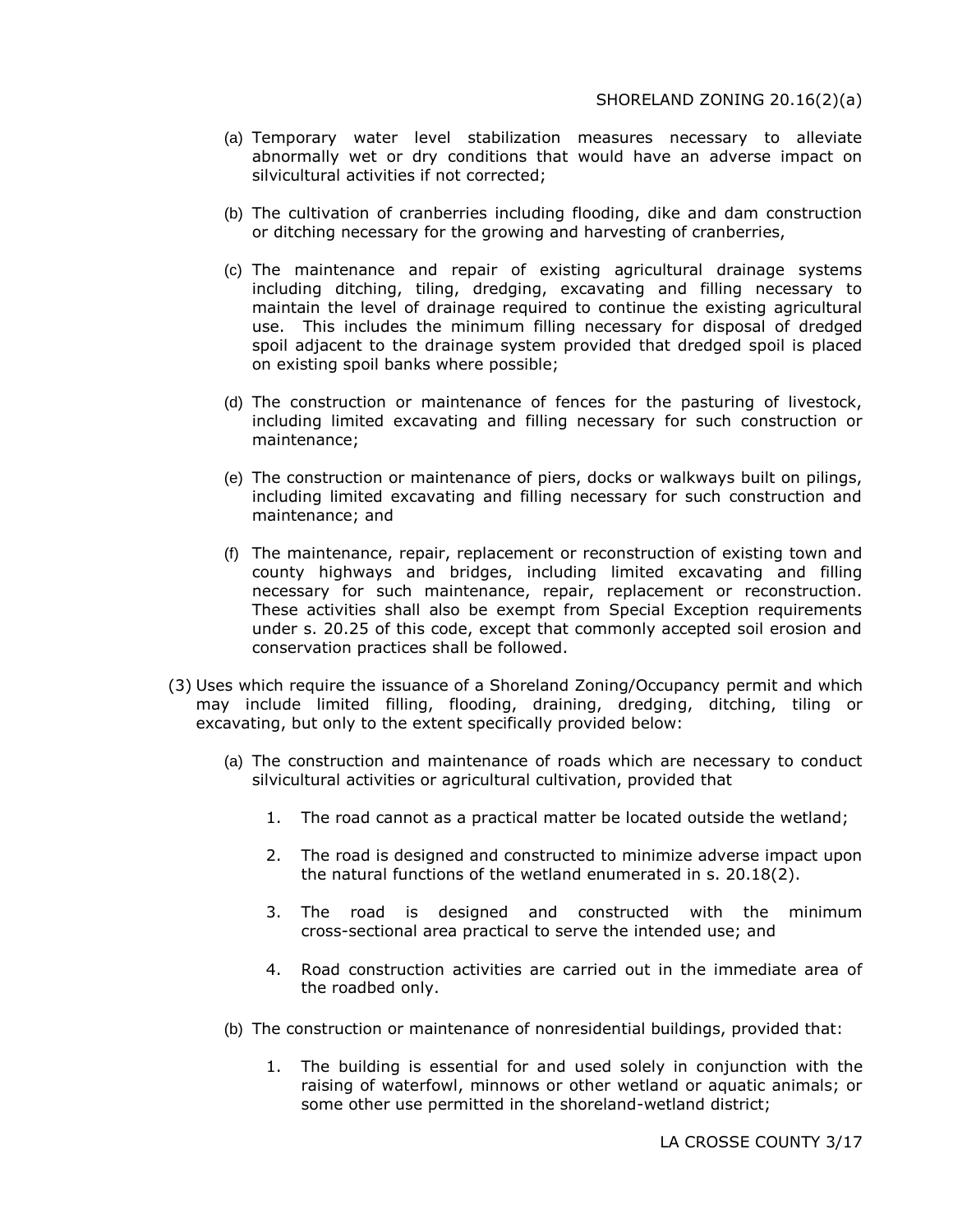- 2. The building cannot, as a practical matter, be located outside the wetland;
- 3. Such building is not designed for human habitation and does not exceed 500 sq. ft. in floor area; and
- 4. Only limited filling or excavating necessary to provide structural support for the building is authorized.
- (c) The establishment of public and private parks and recreation areas, natural and outdoor education areas, historic and scientific areas, wildlife refuges, game bird and animal farms, fur animal farms, fish hatcheries, and public boat launching ramps and attendant access roads, provided that:
	- 1. Any private development is used exclusively for the permitted use and the applicant has received a permit or license under ch. 29,Wis. Stats, where applicable;
	- 2. Filling or excavating necessary for the construction or maintenance of public boat launching ramps or attendant access roads is allowed only where such construction or maintenance meets the criteria in s. 20.16(3)(a); and
	- 3. Ditching, excavating, dredging, or dike and dam construction in public and private parks and recreation areas, natural and outdoor education areas, historic and scientific areas, wildlife refuges, game bird and animal farms, fur animal farms, and fish hatcheries is allowed only for the purpose of improving wildlife habitat and to otherwise enhance wetland values.
- (d) The construction or maintenance of electric, gas, telephone, water and sewer transmission and distribution facilities, by public utilities and cooperative associations organized for the purpose of producing or furnishing heat, light, power or water to their members and the construction or maintenance of railroad lines provided that:
	- 1. The transmission and distribution facilities and railroad lines cannot, as a practical matter, be located outside the wetland;
	- 2. Such construction or maintenance is done in a manner designed to minimize adverse impact upon the natural functions of the wetland enumerated in s. 20.18(2).

20.17 PROHIBITED USES IN THE SHORELAND-WETLAND DISTRICT (NR 115.04(4)) Any use not listed in ss.  $20.16(1)$ ,  $20.16(2)$  or  $20.16(3)$  is prohibited, unless the wetland or portion of the wetland has been rezoned by amendment of this ordinance in accordance with s. 20.18 of this ordinance and s. 59.69(5)(e), Wis. Stats.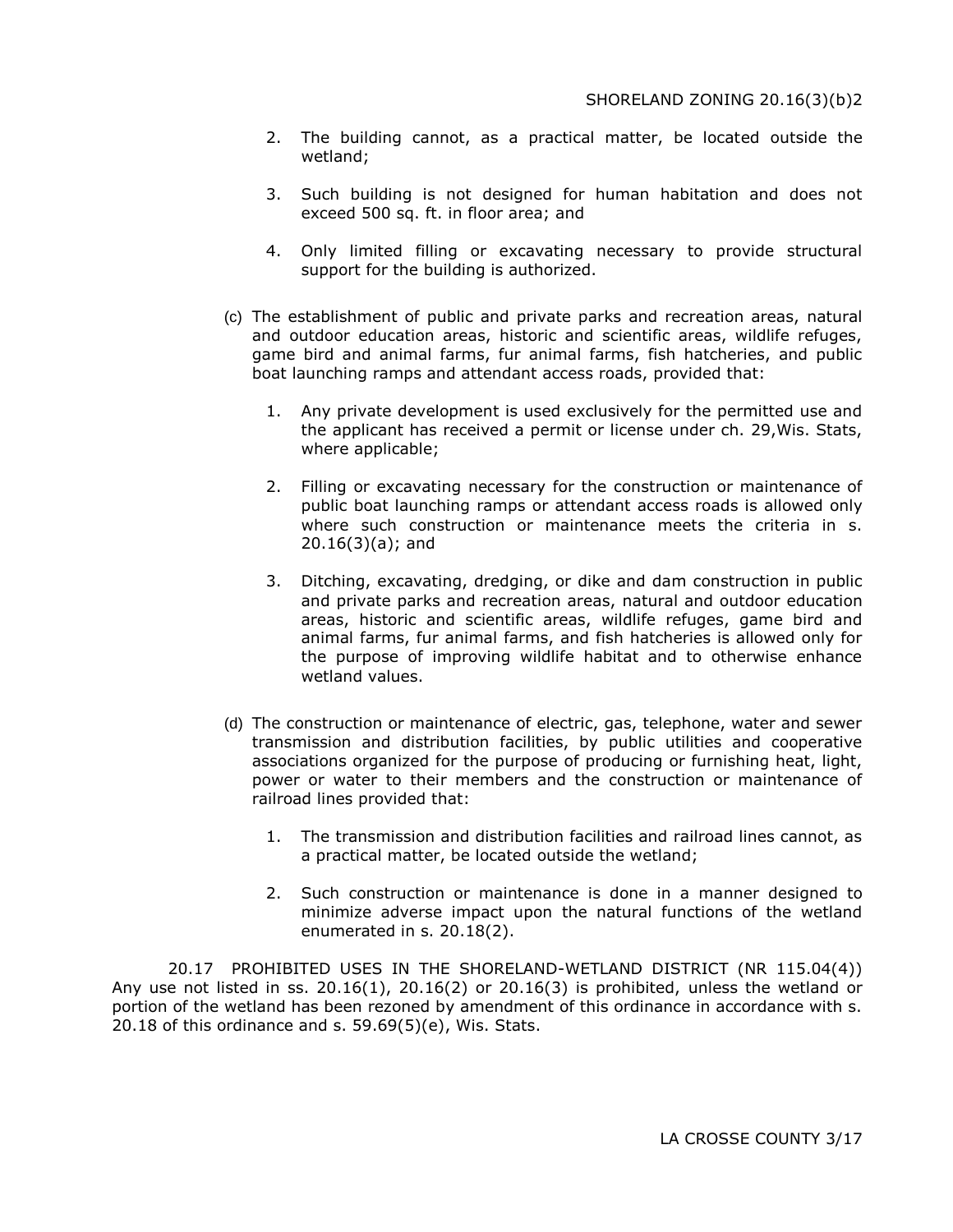#### 20.18 REZONING OF LANDS IN THE SHORELAND-WETLAND DISTRICT (NR 115.04(2))

- (1) For all proposed text and map amendments to the shoreland-wetland provisions of this ordinance, the appropriate office with the Department shall be provided with the following:
	- (a) A copy of every petition for a text or map amendment to the shoreland-wetland provisions of this ordinance, within 5 days of the filing of such petition with the county clerk. Such petition shall include a copy of the Wisconsin Wetland Inventory map adopted as part of this ordinance describing any proposed rezoning of a shoreland-wetland;
	- (b) Written notice of the public hearing to be held on a proposed amendment at least 10 days prior to such hearing
	- (c) A copy of the county zoning agency's findings and recommendations on each proposed amendment within 10 days after the submission of those findings and recommendations to the county board; and
	- (d) Written notice of the county board's decision on the proposed amendment within 10 days after it is issued.
- (2) A wetland, or a portion thereof, in the shoreland-wetland district shall not be rezoned if the proposed rezoning may result in a significant adverse impact upon any of the following:
	- (a) Storm and flood water storage capacity;
	- (b) Maintenance of dry season stream flow, the discharge of groundwater to a wetland, the recharge of groundwater from a wetland to another area, or the flow of groundwater through a wetland;
	- (c) Filtering or storage of sediments, nutrients, heavy metals or organic compounds that would otherwise drain into navigable waters;
	- (d) Shoreline protection against soil erosion;
	- (e) Fish spawning, breeding, nursery or feeding grounds;
	- (f) Wildlife habitat; or
	- (g) Wetlands both within the boundary of designated areas of special natural resource interest and those wetlands which are in proximity to or have a direct hydrologic connection to such designated areas as defined in NR 103.04, Wis. Adm. Code, which can be accessed at the following web site: <http://www.legis.state.wi.us/rsb/code/nr/nr103.pdf> .
- (3) If the Department notifies the county zoning agency that a proposed text or map amendment to the shoreland-wetland provisions of this ordinance may have a significant adverse impact upon any of the criteria listed in s. 20.18(2) of this ordinance, that amendment, if approved by the county board, shall contain the following provision: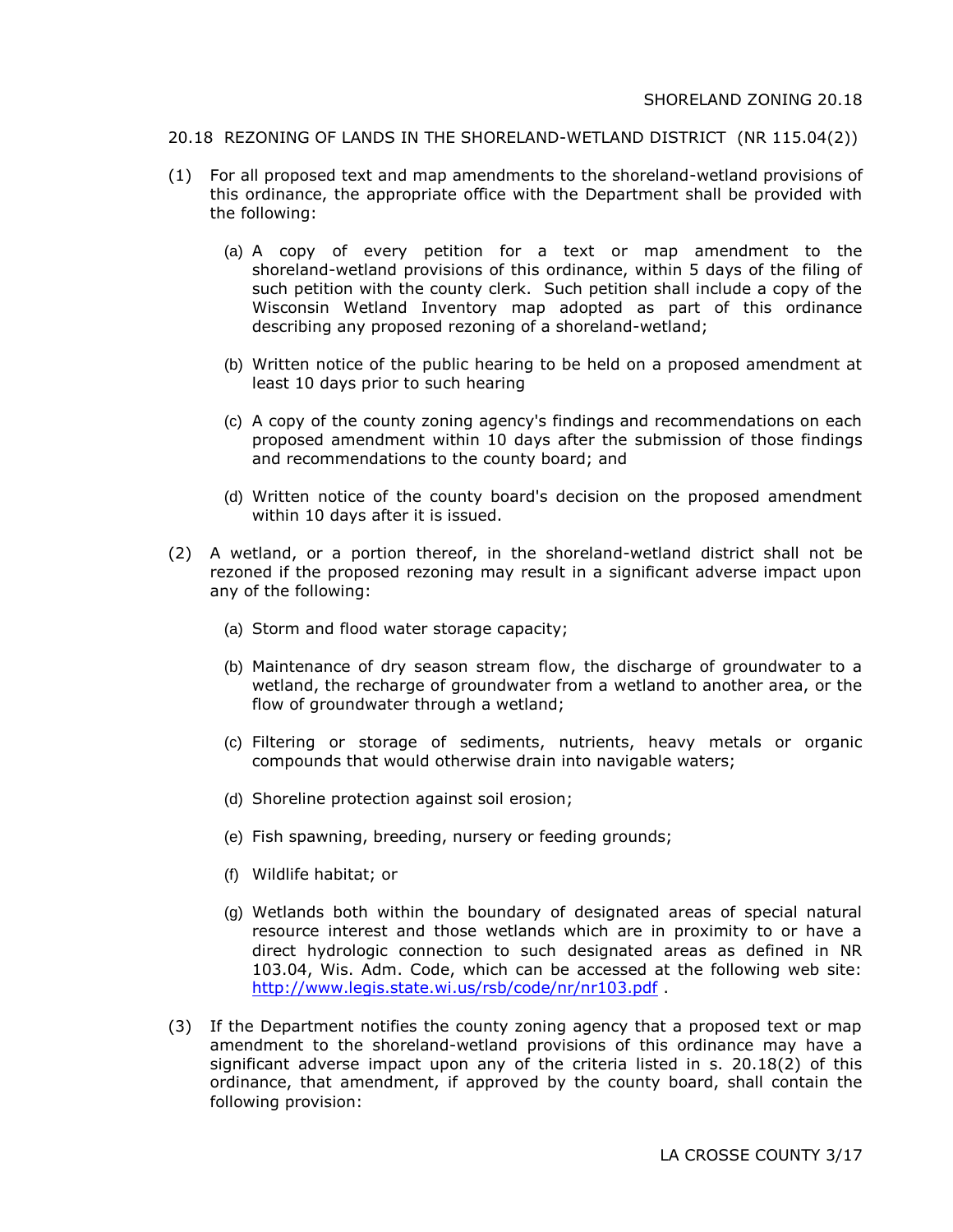"This amendment shall not take effect until more than 30 days have elapsed after written notice of the county board's approval of this amendment is mailed to the Department of Natural Resources. During that 30-day period the Department of Natural Resources may notify the county board that it will adopt a superseding shoreland ordinance for the county under s. 59.692(6), Stats. If the Department does so notify the county board, the effect of this amendment shall be stayed until the s. 59.692(6), Stats, adoption procedure is completed or otherwise terminated."

#### **LAND DIVISION REVIEW, PLANNED UNIT DEVELOPMENT AND SANITARY REGULATIONS**

20.19 LAND DIVISION REVIEW (NR 115.05(2)) The county shall review, pursuant to s. 236.45, Wis. Stats, all land divisions in all shoreland areas which create 3 or more parcels or building sites of 5 acres each or less within a 5-year period. In such review all of the following factors shall be considered:

- (1) Hazards to the health, safety or welfare of future residents.
- (2) Proper relationship to adjoining areas.
- (3) Public access to navigable waters, as required by law.
- (4) Adequate stormwater drainage facilities.
- (5) Conformity to state law and administrative code provisions.
- (6) Compliance with Chapter 18 [SUBDIVISION AND PLATTING] of the La Crosse County Code of Ordinances.

## 20.20 PLANNED UNIT DEVELOPMENT (PUD) (NR 115.05(1)(a)4)

- (1) PURPOSE. The Planned Unit Development is intended to permit smaller non-riparian lots where the physical layout of the lots is so arranged as to better assure the control of pollution and preservation of ground cover than would be expected if the lots were developed with the normal lot sizes and setbacks and without special conditions placed upon the Planned Unit Development at the time of its approval. A condition of all Planned Residential Unit Development is the preservation of certain open space, preferably on the shoreland, in perpetuity.
- (2) REQUIREMENTS FOR PLANNED UNIT DEVELOPMENT. The La Crosse County Planning, Resources and Development Committee may at its discretion, upon its own motion or upon petition, approve a Planned Unit Development Overlay District upon finding, after a public hearing, that all of the following facts exist:
	- (a) Area. The area proposed for the Planned Unit Development shall be at least 2 acres in size or have a minimum of 200 feet of frontage on a navigable water.
	- (b) Lots. Any proposed lot in the Planned Unit Development that does not meet the minimum size standards of ss. 20.22(1) and 20.22(2) shall be a non-riparian lot.
	- (c) Lot sizes, widths, setbacks, and vegetation removal. When considering approval of a Planned Unit Development the governing body shall consider whether proposed lot sizes, widths, and setbacks are of adequate size and distance to prevent pollution or erosion along streets or other public ways and waterways.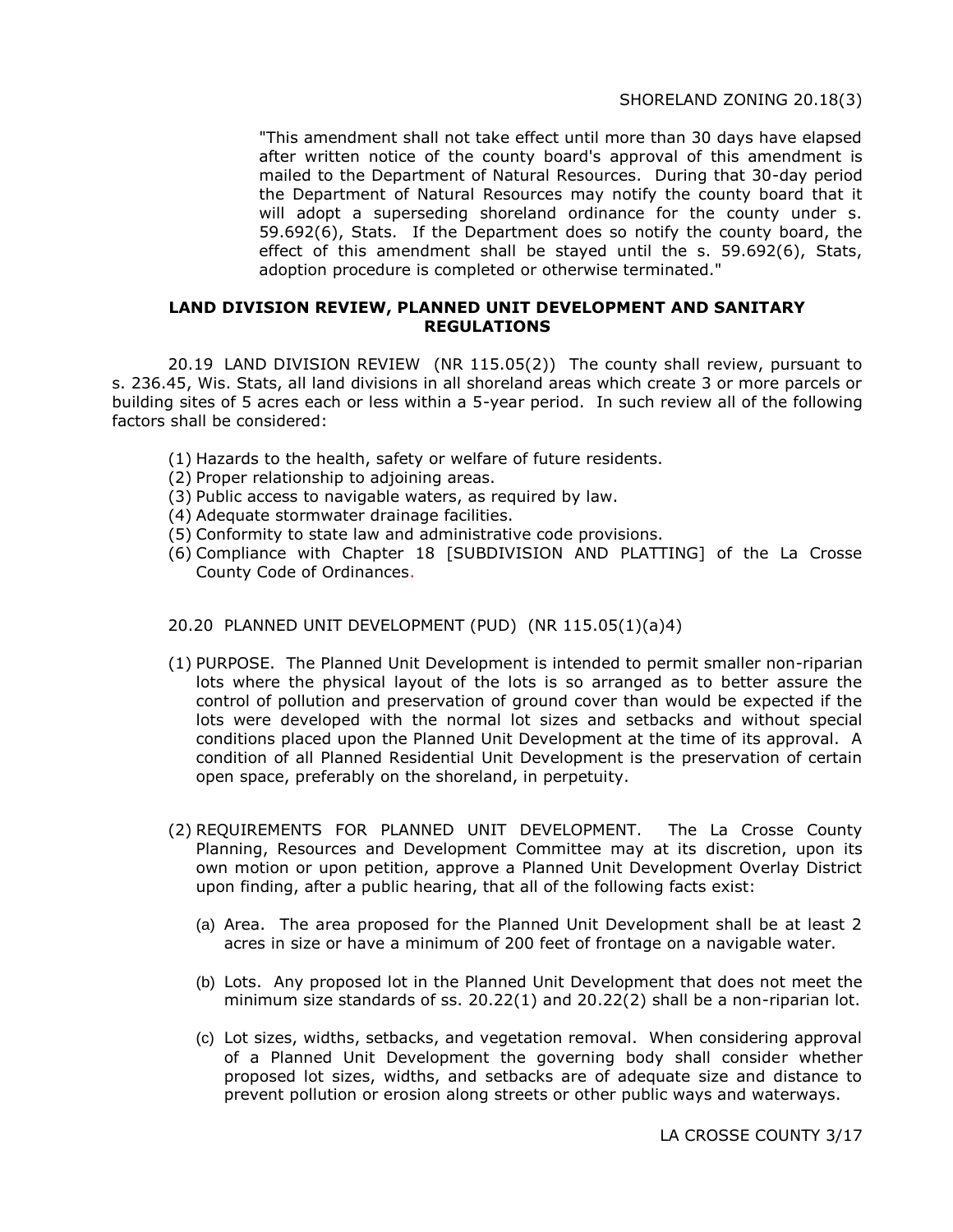## SHORELAND ZONING 20.20(2)(c)

Increased shoreland setbacks shall be a condition of approval as a way of minimizing adverse impacts of development. Shore cover provisions in s. 20.24(2) shall apply except that maximum width of a lake frontage opening shall be 100 feet and minimum vegetative buffer depth shall be increased to offset the impact of the proposed development.

(d) The Planned Unit Development shall comply with all requirements of Chapter 18 [SUBDIVISION AND PLATTING] of the La Crosse County Code of Ordinances.

20.21 SANITARY REGULATIONS (NR 115.05(3)) The county shall adopt sanitary regulations for the protection of health and the preservation and enhancement of water quality.

- (1) Where public water supply systems are not available, private well construction shall be required to conform to ch. NR 812, Wis. Adm. Code.
- (2) Where a public sewage collection and treatment system is not available, design and construction of private on-site waste treatment system shall, prior to July 1, 1980, be required to comply with ch. SPS Comm 383, Wis. Adm. Code, and after June 30, 1980 be governed by a private sewage system ordinance adopted by the county under s. 59.70(5), Wis. Stats.

## **SHORELAND ZONING STANDARDS**

20.22 **MINIMUM LOT SIZES** (NR 115.05(1)) Minimum lot sizes in the shoreland area shall be established to afford protection against danger to health, safety and welfare, and protection against pollution of the adjacent body of water. In calculating the minimum area or width of a lot, the beds of navigable waters shall not be included. Not more than one principal or main building is authorized on any lot with the exception of those permitted in a Planned Unit Development (PUD) under s.1808 of the La Crosse County Subdivision Ordinance.

- (1) SEWERED LOTS (NR 115.05(1)(a)1) MINIMUM AREA AND WIDTH FOR EACH LOT. The minimum lot area shall be 10,000 sq. ft. and the minimum average lot width shall be 65 feet. The width shall be calculated by averaging measurements at the following three locations:
	- (a) The ordinary high water mark.
	- (b) The building setback line.
	- (c) One other location on the lot within 300 feet of the ordinary highwater mark.
- (2) UNSEWERED LOTS (NR 115.05(1)(a)2) MINIMUM AREA AND WIDTH FOR EACH LOT. The minimum lot area shall be 20,000 sq. ft. and the minimum average lot width shall be 100 feet. The width shall be calculated by averaging measurements at the following three locations
	- (a) The ordinary high water mark.
	- (b) The building setback line.
	- (c) One other location on the lot within 300 feet of the ordinary highwater mark.
- (3) SUBSTANDARD LOTS (NR 115.05(1)(a)3) A legally created lot or parcel that met minimum area and minimum average width requirements when created, but does not meet current lot size requirements, may be used as a building site if all of the following apply: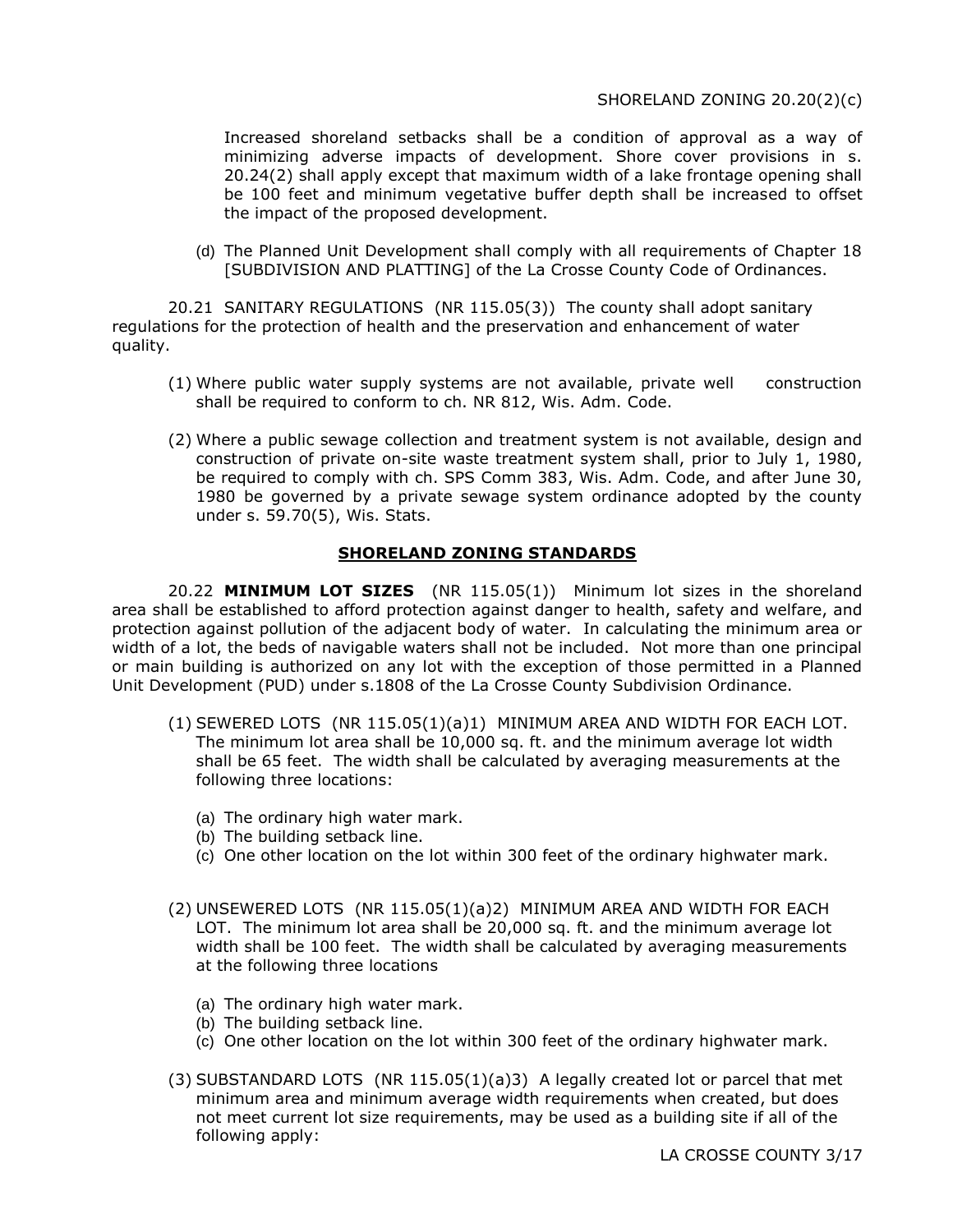- (a) The substandard lot or parcel was never reconfigured or combined with another lot or parcel by plat, survey, or consolidation by the owner into one property tax parcel.
- (b) The substandard lot or parcel has never been developed with one or more of its structures placed partly upon an adjacent lot or parcel.
- (c) The substandard lot or parcel is developed to comply with all other ordinance requirements.
- (4) OTHER SUBSTANDARD LOTS Except for lots which meet the requirements of s.20.22(3) a Shoreland Zoning/Occupancy permit for the improvement of a lot having lesser dimensions than those stated in ss. 20.22(1) and 20.22(2) shall be issued only if a variance is granted by the board of adjustment.

20.23 **BUILDING SETBACKS** (NR 115.05(1)(b)) Permitted building setbacks shall be established to conform to health, safety and welfare requirements, preserve natural beauty, reduce flood hazards and avoid water pollution.

(1) SHORELAND SETBACKS (NR115.05(1)(b)1) Unless exempt under s.20.23(3), or reduced under s. 20.23(4), or increased under s. 20.23(5), a setback of 75 feet from the ordinary high-water mark of any navigable water to the nearest part of a building or structure shall be required for all buildings and structures.

## (2) SIDEYARDS

- (a) For lots served by public sanitary systems, the minimum width of one main side yard shall be 8 feet and the minimum combined width of both main side yards shall be 20 feet. Accessory structures shall meet a sideyard setback of 4 feet, excluding fences and retaining walls. That portion of any retaining wall allowed within a sideyard and exempted under s.20.23 shall be limited to a maximum of 8-lineal ft.
- (b) For lots served by private septic systems, the minimum width of one main side yard shall be 10 feet and the minimum combined width of both main side yards shall be 25 feet. Accessory buildings shall meet a sideyard setback of 5 feet, excluding fences and retaining walls. That portion of any retaining wall allowed within a sideyard and exempted under s.20.23 shall be limited to a maximum of 8-lineal ft.
- (c) Properties located in a shoreland district within a city or village and subject to this chapter by contract are allowed zero lot lines (twindos) for two unit dwellings if allowed by city or village codes. If a zero lot line is proposed the following provisions will apply:
	- 1. can only create two parcels, which, in total, meet the minimum lot size and frontage requirements of s.20.22.
	- 2. The required sideyard setbacks in 20.23(2)(a) and (b) shall apply to the structure, as a whole, measured to the perimeter of the two parcels combined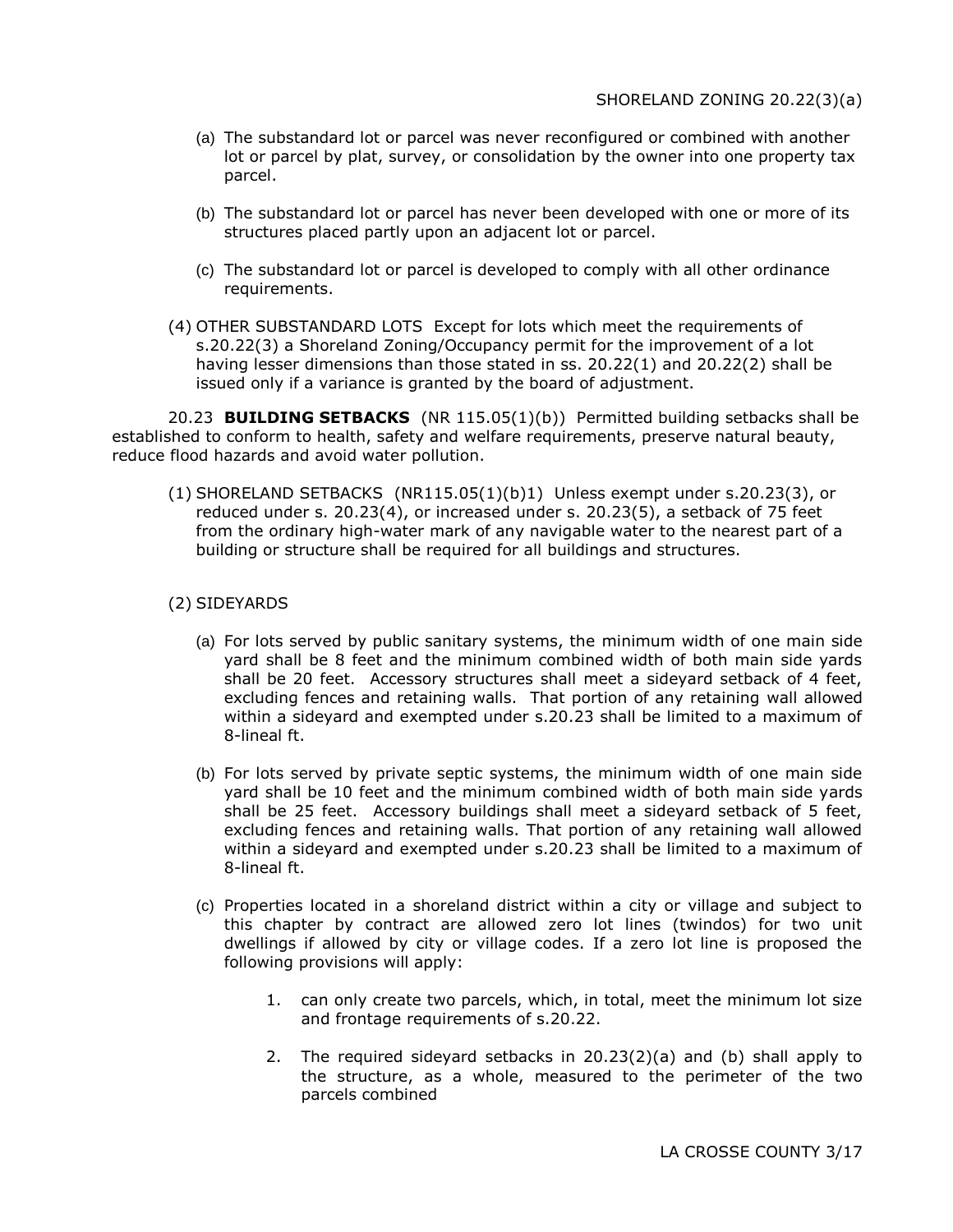- (3) EXEMPT STRUCTURES (NR 115.05(1)(b)1m. All of the following structures are exempt from the shoreland setback standards in s. 20.23:
	- (a) Boathouses located entirely above the ordinary high water mark and entirely within the access and viewing corridor that do not contain plumbing and are not used for human habitation.
		- 1. Boathouses shall be designed and constructed solely for the storage of boats and related equipment.
		- 2. The roof of a boathouse may be used as a deck provided that:
			- i. The boathouse has a flat roof
			- ii. The roof has no side walls or screens
			- iii. The roof may have a railing that meets Department of Safety and Professional Services standards
		- 3. Earth toned color shall be required for all exterior surfaces of a boathouse.
		- 4. The main door shall face the water.
		- 5. Patio doors, fireplaces and other features inconsistent with the use of the structure exclusively as a boathouse are not permitted.
		- 6. Wall heights shall be a maximum of 10-ft and roofs with a minimum 4:12 pitch.
	- (b) Open-sided and screened structures such as gazebos, decks, patios and screen houses in the shoreland setback area that satisfy the requirements in s. 59.692(1v), Wis. Stats, namely:
		- 1. The part of the structure that is nearest to the water is located at least 35 feet landward from the ordinary-high water mark.
		- 2. The floor area of all the structures in the shoreland setback area will not exceed 200 square feet.
		- 3. The structure that is the subject of the request for special zoning permission has no sides or has open or screened sides.
		- 4. The county must approve a plan that will be implemented by the owner of the property to preserve or establish a vegetative buffer zone that covers at least 70% of the half of the shoreland setback area that is nearest to the water.
		- 5. The statutory requirements under s. 59.692(1v), Wis. Stats., which require the establishment of a vegetative buffer for the construction of open sided structures is not superseded by s. 59.692(1f)(a), Wis. Stats.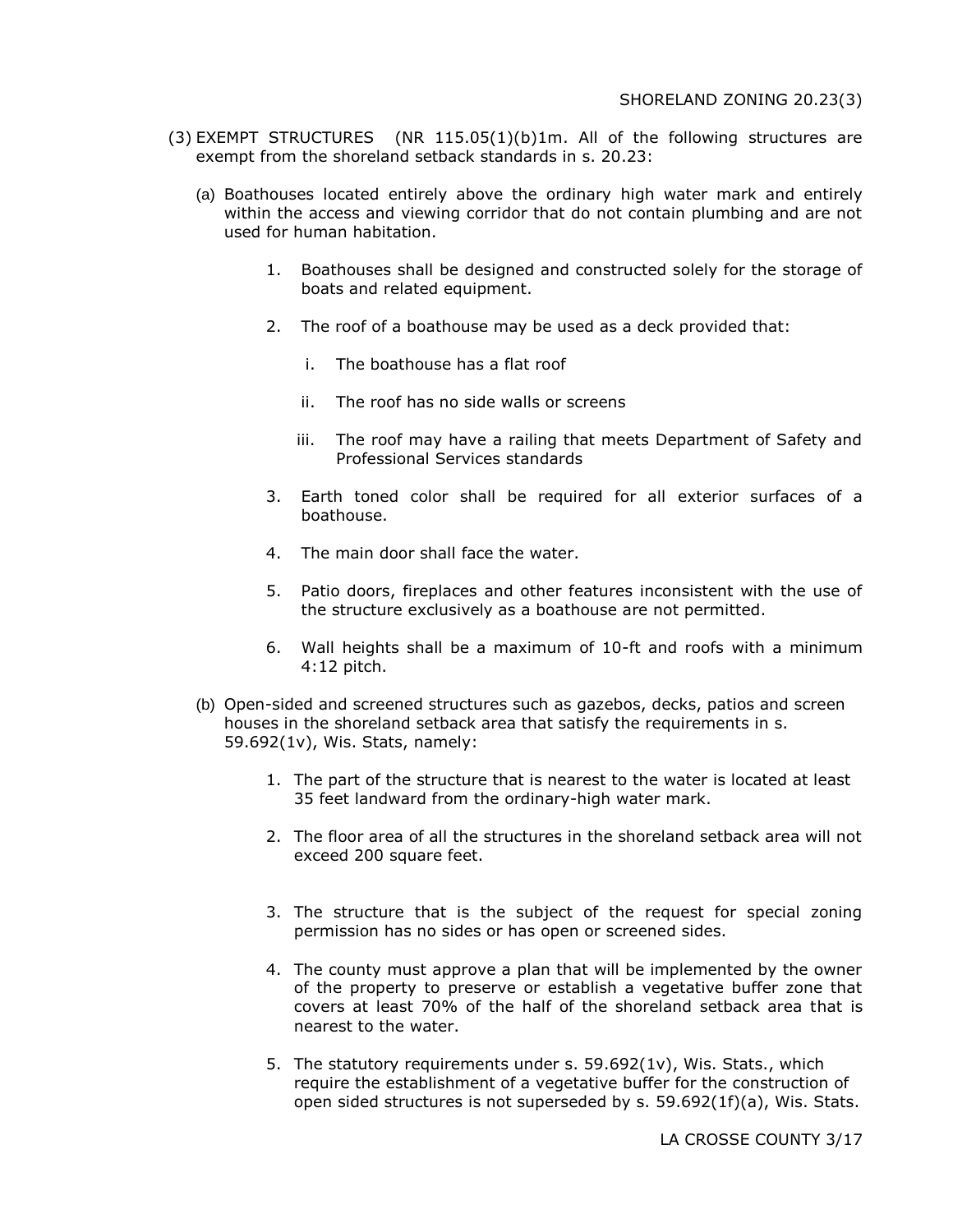- (c) Fishing rafts that are authorized on the Wolf River and Mississippi River under s. 30.126, Wis. Stats.
- (d) Broadcast signal receivers, including satellite dishes or antennas that are one meter or less in diameter and satellite earth station antennas that are 2 meters or less in diameter.
- (e) Utility transmission and distribution lines, poles, towers, water towers, pumping stations, well pumphouse covers, private on-site wastewater treatment systems that comply with ch. SPS Comm 383,Wis. Adm. Code, and other utility structures that have no feasible alternative location outside of the minimum setback and that employ best management practices to infiltrate or otherwise control storm water runoff from the structure.
- (f) Walkways, stairways or rail systems that are necessary to provide pedestrian access to the shoreline and are a maximum of 60-inches in width
- (g) Devices or systems used to treat runoff from impervious surfaces.
- (h) EXISTING EXEMPT STRUCTURES (s.59.692(1k)(a)2m, Wis. Stats) Existing exempt structures may be maintained, repaired, replaced, restored, rebuilt and remodeled provided the activity does not expand the footprint and does not go beyond the three-dimensional building envelope of the existing structure. Counties may allow expansion of a structure beyond the existing footprint if the expansion is necessary to comply with applicable state or federal requirements.
- (4) REDUCED PRINCIPAL STRUCTURE SETBACK (s.59.692(1n), Wis. Stats) A setback less than the 75' required setback from the ordinary high water mark shall be permitted for a proposed principal structure and shall be determined as follows:
	- (a) Where there are existing principal structures in both directions, the setback shall equal the average of the distances the two existing principal structures are set back from the ordinary high water mark provided all of the following are met:
		- 1. Both of the existing principal structures are located on adjacent lot to the proposed principal structure.
		- 2. Both of the existing principal structures are located within 250' of the proposed principal structure and are the closest structure.
		- 3. Both of the existing principal structures are located less than 75' from the ordinary high water mark.
		- 4. The average setback shall not be reduced to less than 35' from the ordinary high water mark of any navigable water.
		- 5. Measurement shall be from the Ordinary High Water Mark (OHWM) to the primary structure of residences on both sides of the subject lot and not to attached decks, three season rooms, or other similar additions to the primary structure.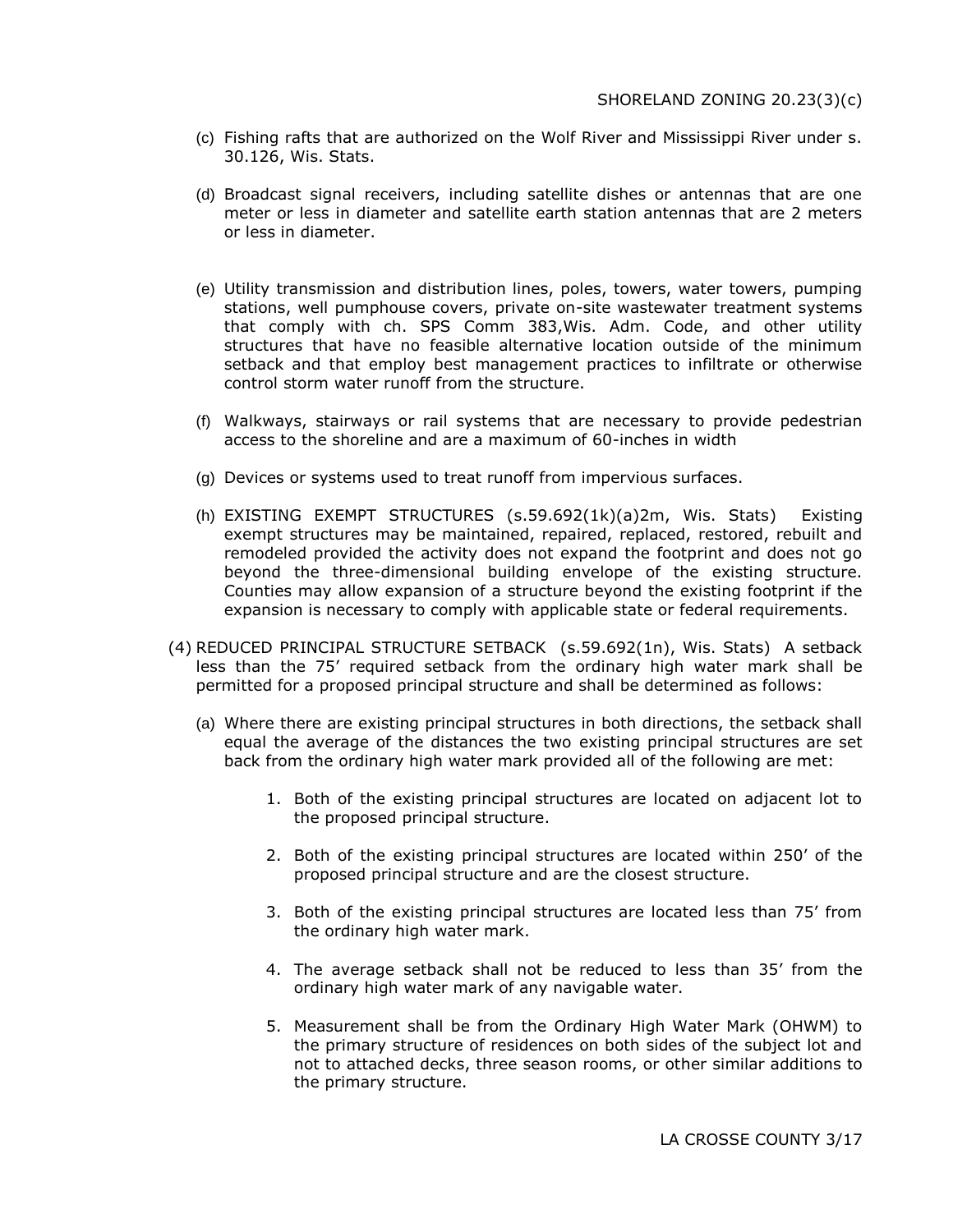- (b) Where there is an existing principal structure in only one direction, the setback shall equal the average of the distance the existing principal structure is set back from the ordinary high water mark and the required setback of 75' from the ordinary high water mark provided all of the following are met:
	- 1. The existing principal structure is located on adjacent lot to the proposed principal structure.
	- 2. The existing principal structure is located within 250' of the proposed principal structure and is the closest structure.
	- 3. The existing principal structure is located less than 75' from the ordinary high water mark.
	- 4. The average setback shall not be reduced to less than 35' from the ordinary high water mark of any navigable water.
	- 5. Measurement shall be from the OHWM to the primary structure of residences on both sides of the subject lot and not to attached decks, three season rooms, or other similar additions to the primary structure.
- $(5)$  FLOODPLAIN STRUCTURES (NR 115.05 $(1)(b)$ 2) Buildings and structures to be constructed or placed in a floodplain shall be required to comply with any applicable floodplain zoning ordinance.

#### 20.24 **VEGETATION** (NR 115.05(1)(c))

- (1) PURPOSE (NR  $115.05(1)(c)1$ ) To protect natural scenic beauty, fish and wildlife habitat, and water quality, a county shall regulate removal of vegetation in shoreland areas, consistent with the following: The county shall establish ordinance standards that consider sound forestry and soil conservation practices, as well as the effect of vegetation removal on water quality, including soil erosion, and the flow of effluents, sediments and nutrients.
- (2) ACTIVITIES ALLOWED WITHIN A VEGETATIVE BUFFER ZONE (NR115.05(1)(c)2) To protect water quality, fish and wildlife habitat and natural scenic beauty, and to promote preservation and restoration of native vegetation, the county ordinance shall designate land that extends from the ordinary high water mark to a minimum of 35 feet inland as a vegetative buffer zone and prohibit removal of vegetation in the vegetative buffer zone except as follows:
	- (a) The county may allow routine maintenance of vegetation.
	- (b) The county may allow removal of trees and shrubs in the vegetative buffer zone to create access and viewing corridors. Per s. 59.692(1f)(b), Wis. Stats, the viewing corridor may be at least 35 feet wide for every 100 feet of shoreline frontage. The viewing corridor may run contiguously for the entire maximum width of shoreline frontage owned.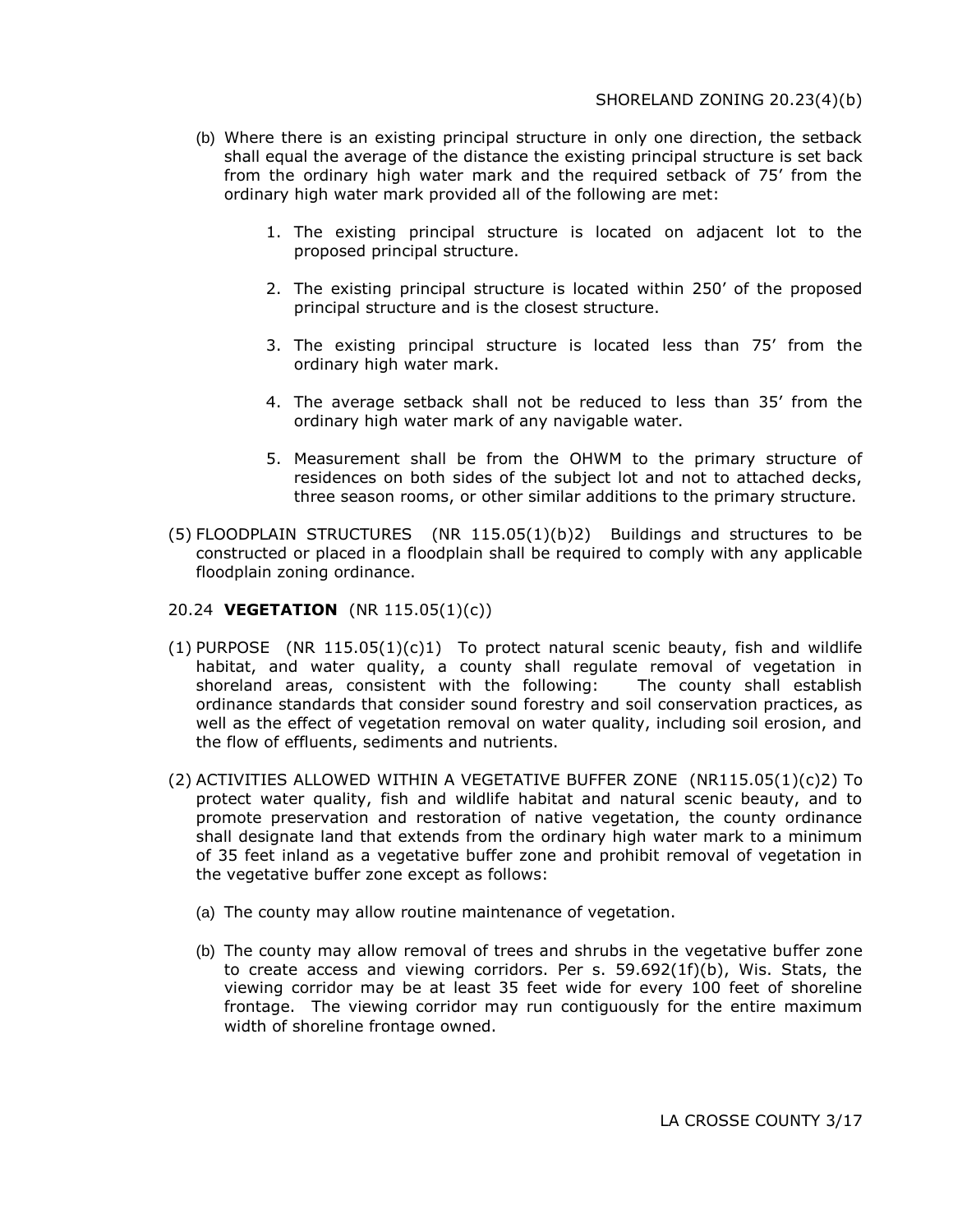(c) The county may allow removal of trees and shrubs in the vegetative buffer zone on a parcel with 10 or more acres of forested land consistent with "generally accepted forestry management practices" as defined in s. NR 1.25 (2) (b), Wis. Adm. Code, and described in Department publication "Wisconsin Forest

Management Guidelines" (publication FR-226), provided that vegetation removal be consistent with these practices.

- (d) The county may allow removal of vegetation within the vegetative buffer zone to manage exotic or invasive species, damaged vegetation, vegetation that must be removed to control disease, or vegetation creating an imminent safety hazard, provided that any vegetation removed be replaced by replanting in the same area as soon as practicable.
- (e) The county may authorize by permit additional vegetation management activities in the vegetative buffer zone. The permit issued under this section shall require that all management activities comply with detailed plans approved by the county and designed to control erosion by limiting sedimentation into the waterbody, to improve the plant community by replanting in the same area, and to maintain and monitor the newly restored area. The permit also shall require an enforceable deed restriction to preserve the newly restored area.

20.25 **FILLING, GRADING, LAGOONING. DREDGING, DITCHING AND EXCAVATING** (NR115.05(1)(d)) Filling, grading, lagooning, dredging, ditching and excavating may be permitted only in accordance with the provisions of s. NR 115.04, the requirements of ch. 30, Wis. Stats, and other state and federal laws where applicable, and only if done in a manner designed to minimize erosion, sedimentation and impairment of fish and wildlife habitat and natural scenic beauty.

- (1) GENERAL STANDARDS Filling, grading, lagooning, dredging, ditching or excavating which does not require a permit under s. 20.25(2) may be permitted in the shoreland area provided that:
	- (a) It is done in a manner designed to minimize erosion, sedimentation and impairment of fish and wildlife habitat.
	- (b) Filling, grading, lagooning, dredging, ditching or excavating in a shoreland wetland district meets the requirements of ss.  $20.16(2)$  and  $20.16(3)$  of this ordinance.
	- (c) All applicable federal, state and local authority is obtained in addition to a permit under this ordinance.
	- (d) Any fill placed in the shoreland area is protected against erosion by the use of riprap, vegetative cover or a bulkhead.
- (2) PERMIT REQUIRED Except as provided in s. 20.25(1), a Special Exception permit is required:
	- (a) For any filling or grading of any area which is within 300 feet landward of the ordinary highwater mark of navigable water and which has surface drainage toward the water and on which there is either: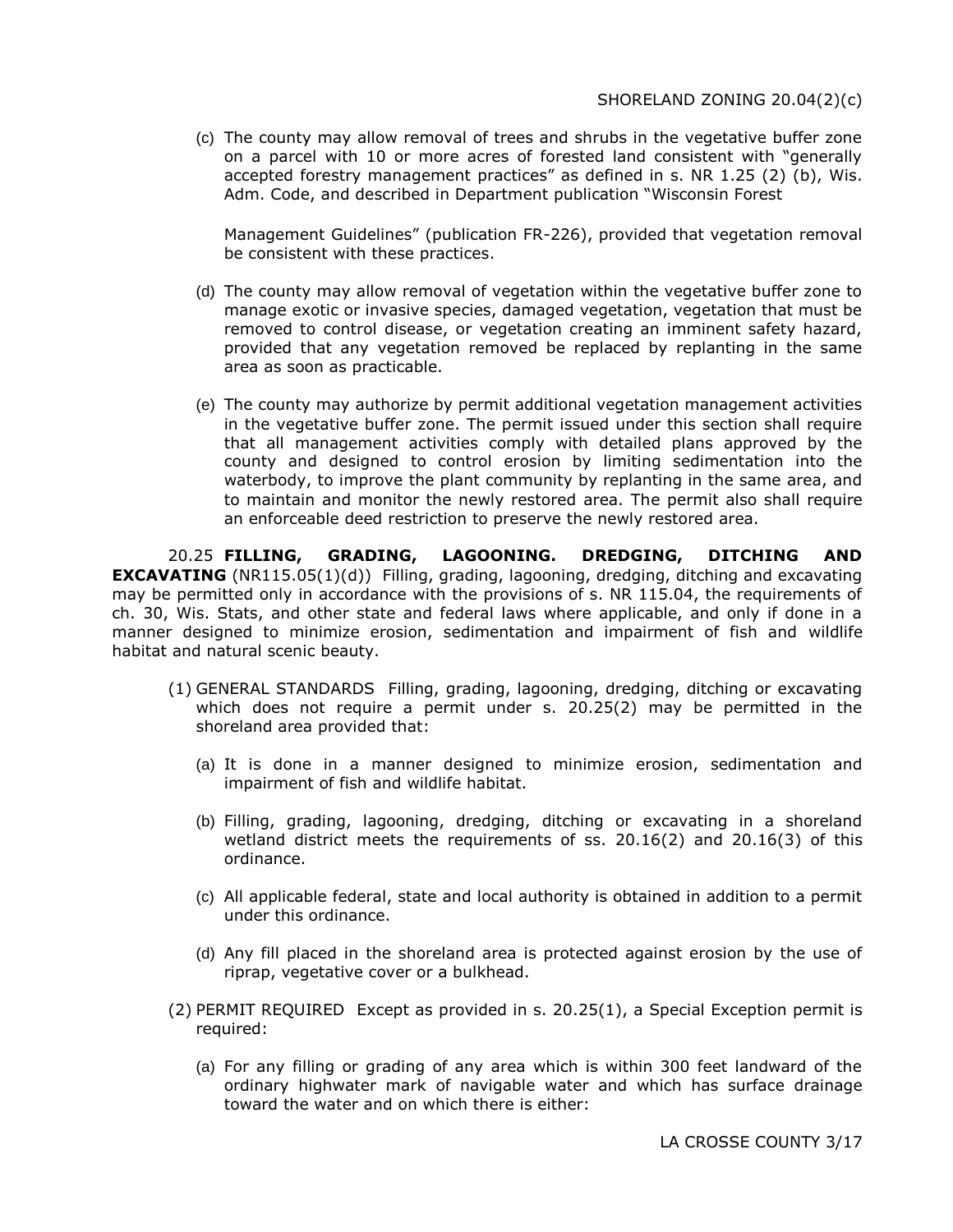1. Any filling or grading on slopes of more than 20%.

2. Filling or grading of more than l,000 sq. ft. on slopes of 12% to 20%.

- 3. Filling or grading of more than 2,000 sq. ft. on slopes less than 12%.
- (b) For any construction or dredging commenced on any artificial waterway, canal, ditch, lagoon, pond, lake or similar waterway which is within 300 feet landward of the ordinary highwater mark of a navigable body of water or where the purpose is the ultimate connection with a navigable body of water.
	- (3) SOIL CONSERVATION PRACTICES AND AGRICULTURAL DRAINAGE MAINTENANCE. Soil conservation practices such as tiled terraces, runoff diversions and grassed waterways used for erosion control shall not require a permit under s. 20.25(2) when designed and constructed to Natural Resources Conservation Service technical standards. The maintenance of existing agricultural drainage systems shall be permitted in conformity with the following construction standards:
		- (a) The maintenance dredging of farm drainage ditches is limited to reestablishing the original ditch cross section unless a special exception permit under s. 20.25(2)(b) is obtained.
		- (b) Ditch banks shall be constructed at a slope of 2 horizontal to 1 vertical (50% grade) or flatter.
		- (c) Ditch banks shall be maintained in a sod cover and free of woody vegetation.
		- (d) A 35 foot wide buffer strip of untilled, un-grazed sod cover shall be maintained adjacent to the ditch bank.
- (3) PERMIT CONDITIONS. In granting a permit under s. 20.25(2), the County shall attach the following conditions, where appropriate, in addition to those provisions specified in ss. 20.32 or 20.34.
	- (a) The smallest amount of bare ground shall be exposed for as short a time as feasible.
	- (b) Temporary ground cover (such as mulch or jute netting) shall be used and permanent vegetative cover shall be established.
	- (c) Diversion berms or bales, silting basins, terraces, filter fabric fencing, and other methods shall be used to prevent erosion.
	- (d) Lagoons shall be constructed to avoid fish trap conditions.
	- (e) Fill shall be stabilized according to accepted engineering standards.
	- (f) Filling shall comply with any local floodplain zoning ordinance and shall not restrict a floodway or destroy the flood storage capacity of a floodplain.
	- (g) Channels or artificial watercourses shall be constructed with side slopes of two (2) units horizontal distance to one (1) unit vertical or flatter which shall be promptly vegetated, unless bulkheads or riprap are provided.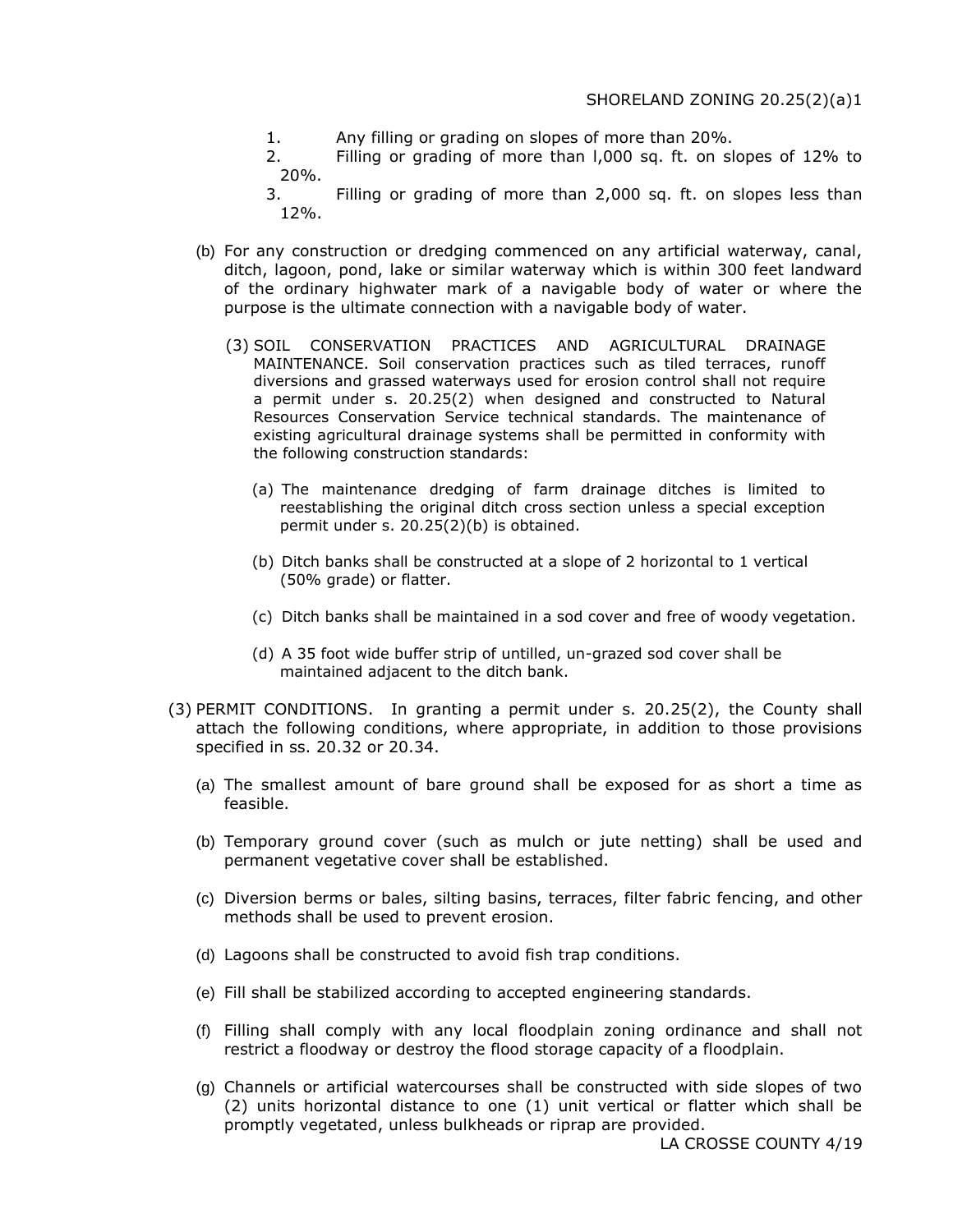# 20.26 **IMPERVIOUS SURFACE STANDARDS** (NR 115.05(1)(e))

- (1) PURPOSE Establish impervious surface standards to protect water quality and fish and wildlife habitat and to protect against pollution of navigable waters. County impervious surface standards shall apply to the construction, reconstruction, expansion, replacement or relocation of any impervious surface on a riparian lot or parcel and any nonriparian lot or parcel that is located entirely within 300 feet of the ordinary high-water mark of any navigable waterway.
- (2) CALCULATION OF PERCENTAGE OF IMPERVIOUS SURFACE (NR 115.05(1)(e)1) Percentage of impervious surface shall be calculated by dividing the surface area of the existing and proposed impervious surfaces on the portion of a lot or parcel that is within 300 feet of the ordinary high-water mark by the total surface area of that lot or parcel, and multiplied by 100. Impervious surfaces described in s. 20.26(5) shall be excluded from the calculation of impervious surface on the lot or parcel. If an outlot lies between the ordinary high water mark and the developable lot or parcel and both are in common ownership, the lot or parcel and the outlot shall be considered one lot or parcel for the purposes of calculating the percentage of impervious surface. For property that is the subject of a condominium plat, the impervious surface calculation shall be based upon the entire condominium plat, not each unit.

If an outlot lies between the OHWM and the developed lot or parcel and both are in common ownership, then the lot or parcel is considered one property for the purposes of calculating the percentage of impervious surfaces. If there is an outlot, parcel or road that is owned by some entity other than the owner of the developed lot, then using the outlot for impervious surface calculations shall be allowed only if the owner of the developed lot has rights authorizing development on that outlot.

- (3) GENERAL IMPERVIOUS SURFACE STANDARD (NR 115.05(1)(e)2) Except as otherwise allowed in ss. 20.26(4) and (5), the county shall allow up to 15% impervious surface on the portion of a lot or parcel that is within 300 feet of the ordinary high-water mark.
- (4) MAXIMUM IMPERVIOUS SURFACE STANDARD (NR 115.05(1)(e)3) A property may exceed the impervious surface standard under s.20.26(3) provided the following standards are met:
	- (a) For properties where the general impervious surface standard applies under Section 20.26(3), a property owner may have more than 15% impervious surface but not more than 30% impervious surface on the portion of a lot or parcel that is within 300 feet of the ordinary high-water mark.
	- (b) For properties that exceed the standard under s. 20.26(3) but do not exceed the maximum standard under s.20.26(4)(a), a permit can be issued for development with a mitigation plan that meets the standards found in s. 20.30.
	- (c) Exceeding impervious surface area on that portion of the lot within the Shoreland District to greater than 15% but less than or equal to 30% shall be considered a Class "A" project for purposes of mitigation.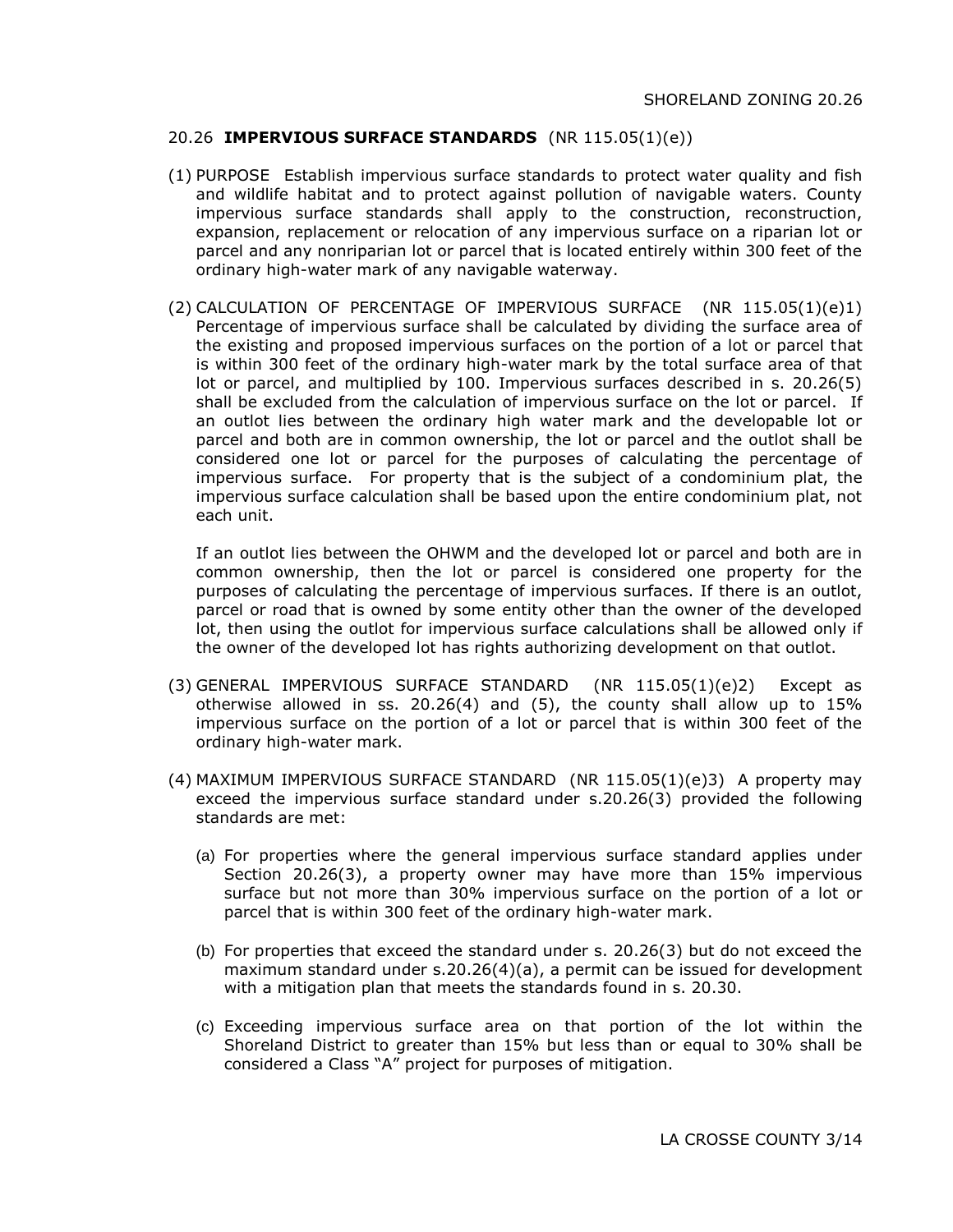- (5) TREATED IMPERVIOUS SURFACES  $(NR115.05(1)(e)3m$  and s. 59.692(1k)(a)5, Stats) Impervious surfaces that can be documented to demonstrate they meet either of the following standards shall be excluded from the impervious surface calculations under s. 20.26(2):
	- (a) The impervious surface is treated by devices such as stormwater ponds, constructed wetlands, infiltration basins, rain gardens, bio-swales or other engineered systems.
	- (b) The runoff from the impervious surface discharges to an internally drained pervious area that retains the runoff on or off the parcel and allows infiltration into the soil.
	- (c) Post-development peak runoff shall be maintained or reduced from the predevelopment runoff from 2 year storm events. All designed stormwater facilities shall safely pass the 25 year storm event. This shall be certified by a credentialed State of Wisconsin P.E. and said certification made part of the application before a permit allowing development can be issued.
- (6) EXISTING IMPERVIOUS SURFACES (NR 115.05(1)(e)4) For existing impervious surfaces that were lawfully placed when constructed but that do not comply with the impervious surface standard in s. 20.26(3) or the maximum impervious surface standard in s. 20.26(4), the property owner may do any of the following:
	- (a) Maintain and repair the existing impervious surfaces;
	- (b) Replace existing impervious surfaces with similar surfaces within the existing building envelope; or
	- (c) Relocate or modify an existing impervious surface with similar or different impervious surface, provided that the relocation or modification does not result in an increase in the percentage of impervious surface that existed on the effective date of the county shoreland ordinance, and the impervious surface meets the applicable setback requirements in ss. 20.23(1) or 20.23(3)(h).

20.27 **HEIGHT** (NR 115.05(1)(f)) To protect and preserve wildlife habitat and natural scenic beauty, on or after February 1, 2010, a county may not permit any construction that result in a structure taller than 35 feet within 75 feet of the ordinary high-water mark of any navigable waters.

Structure height is the measurement of the vertical line segment starting at the lowest point of any exposed wall and it's intersect with the ground (Point A in the following diagram) to a line horizontal to the highest point of a structure (Point B in the following diagram), unless specified under other sections of this code.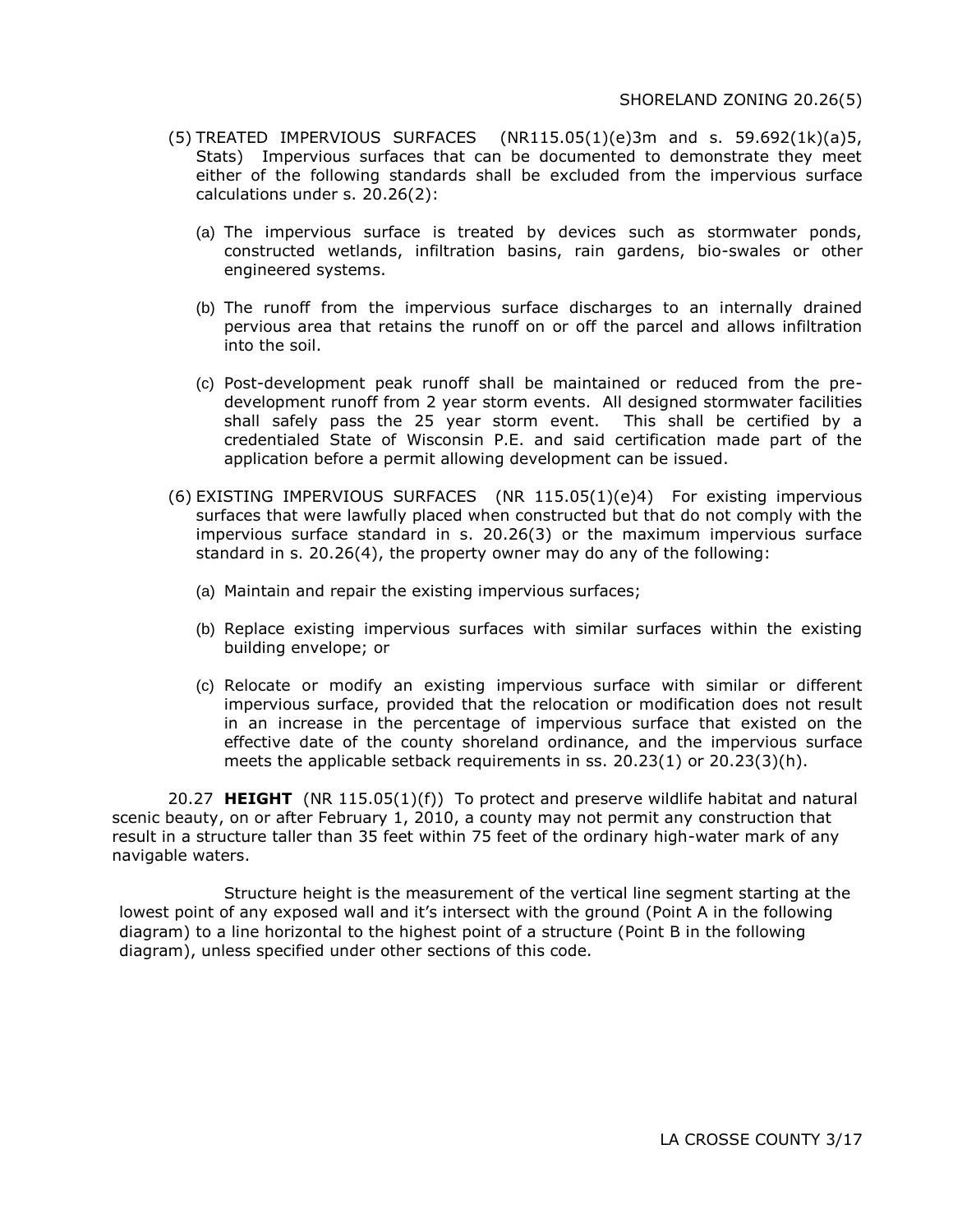#### SHORELAND ZONING 20.27



#### 20.28 **NONCONFORMING USES AND STRUCTURES**. (NR 115.05(1)(g))

- (1) DISCONTINUED NONCONFORMING USE (NR 115.05(1)(g)3) If a nonconforming use is discontinued for a period of 12 months, any future use of the building, structure or property shall conform to the ordinance.
- (2) MAINTENANCE, REPAIR, REPLACEMENT OR VERTICAL EXPANSION OF NONCONFORMING STRUCTURES (s. 59.692(1k)(a)2,4 and (b), Wis. Stats) An existing structure that was lawfully placed when constructed but that does not comply with the required shoreland setback may be maintained, repaired, replaced, restored, rebuilt or remodeled if the activity does not expand the footprint of the nonconforming structure. Further, an existing structure that was lawfully placed when constructed but that does not comply with the required shoreland setback may be vertically expanded unless the vertical expansion would extend more than 35 feet above grade level. Expansion of a structure beyond the existing footprint shall be allowed if the expansion is necessary to comply with applicable state or federal requirements.
- (3) LATERAL EXPANSION OF NONCONFORMING PRINCIPAL STRUCTURES WITHIN THE SETBACK (NR  $115.05(1)(g)5$ ) An existing principal structure that was lawfully placed when constructed but that does not comply with the required building setback per s. 20.23(1) may be expanded laterally, provided that all of the following requirements are met:
	- (a) The use of the structure has not been discontinued for a period of 12 months or more if a nonconforming use.
	- (b) The existing principal structure is at least 35 feet from the ordinary high-water mark.
	- (c) Lateral expansions are limited to a maximum of 200 square feet over the life of the structure. No portion of the expansion may be any closer to the ordinary high-water mark than the closest point of the existing principal structure excluding decks, patios, three season rooms, and other similar appurtenant additions to the primary structure. Lateral expansions under this section are not considered part of the footprint of the original structure.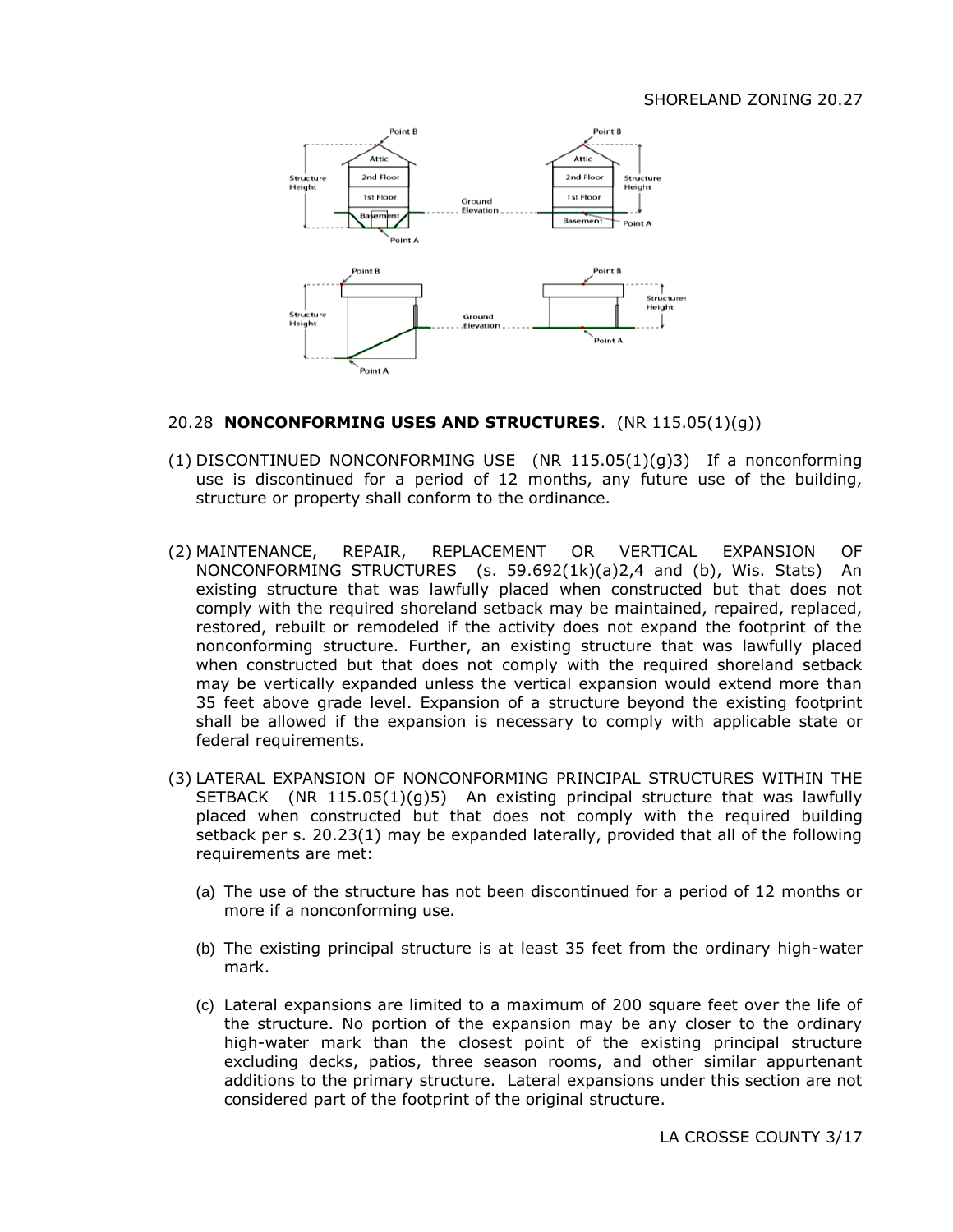- (d) The county shall issue a permit that requires a mitigation plan that shall be approved by the county and implemented by the property owner by the date specified in the permit. The mitigation plan shall meet the standards found in s. 20.30
- (e) All other provisions of the shoreland ordinance shall be met.
- (f) Lateral expansion that does not result in exceeding 15% impervious surface shall be considered a Class"B" project for purposes of mitigation.
- (4) EXPANSION OF A NONCONFORMING PRINCIPAL STRUCTURES BEYOND SETBACK (NR 115.05(1)(g)5m) An existing principal structure that was lawfully placed when constructed but that does not comply with the required building setback under s. 20.23(1) may be expanded horizontally, landward, or vertically provided that the expanded area meets the building setback requirements per s. 20.23(1) and that all other provisions of the shoreland ordinance are met. A mitigation plan is not required solely for expansion under this paragraph, but may be required per s. 20.26.
- (5) RELOCATION OF NONCONFORMING PRINCIPAL STRUCTURES (NR 115.05(1)(g)6) An existing principal structure that was lawfully placed when constructed but that does not comply with the required building setback per s. 20.23(1) may be relocated on the property provided all of the following requirements are met:
	- (a) The use of the structure has not been discontinued for a period of 12 months or more if a nonconforming use.
	- (b) The existing principal structure is at least 35 feet from the ordinary high-water mark.
	- (c) No portion of the relocated structure is located any closer to the ordinary highwater mark than the closest point of the existing principal structure.
	- (d) The county determines that no other location is available on the property to build a principal structure of a comparable size to the structure proposed for relocation that will result in compliance with the shoreland setback requirement per s. 20.23(1)
	- (e) The county shall issue a permit that requires a mitigation plan that shall be approved by the county and implemented by the property owner by the date specified in the permit. The mitigation plan shall meet the standards found in s. 20.30, and include enforceable obligations of the property owner to establish or maintain measures that the county determines are adequate to offset the impacts of the permitted expansion on water quality, near-shore aquatic habitat, upland wildlife habitat and natural scenic beauty. The mitigation measures shall be proportional to the amount and impacts of the replaced or relocated structure being permitted. The obligations of the property owner under the mitigation plan shall be evidenced by an instrument recorded in the office of the County Register of Deeds.
	- (f) All other provisions of the shoreland ordinance shall be met.Relocation of a principal structure shall be considered a Class"A" project for mitigation purposes.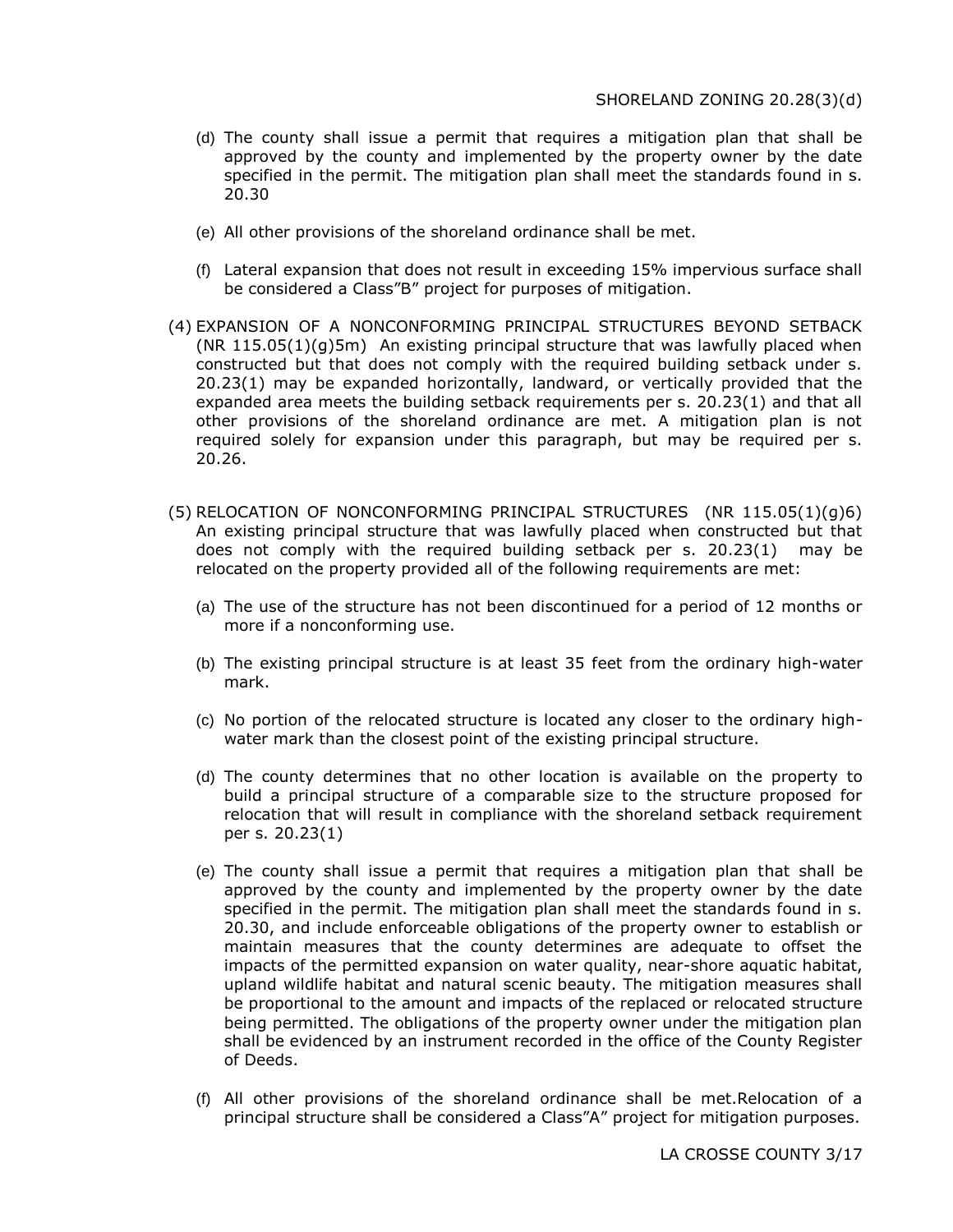20.29 MAINTENANCE, REPAIR, REPLACEMENT OR VERTICAL EXPANSION OF STRUCTURES THAT WERE AUTHORIZED BY VARIANCE. (ss. 59.692(1k)(a)2. and (a)4,Wis. Stats) A structure of which any part has been authorized to be located within the shoreland setback area by a variance granted before July 13, 2015 may be maintained, repaired, replaced, restored, rebuilt or remodeled if the activity does not expand the footprint of the authorized structure. Additionally, the structure may be vertically expanded unless the vertical expansion would extend more than 35 feet above grade level. Counties may allow expansion of a structure beyond the existing footprint if the expansion is necessary to comply with applicable state or federal requirements.

A structure that was illegally constructed, which is older than ten years and may not be enforced under the shoreland ordinance (s. 59.692(1t) Wis. Stats.) may be maintained, repaired, replaced, restored, rebuilt or remodeled if the activity does not expand the footprint of the structure. (No vertical or lateral expansion allowed for structures in violation.)

Note: Section 59.692(1k)(a)2, Wis. Stats.. prohibits counties from requiring any approval or imposing any fee or mitigation requirement for the activities specified in s. 20.30. However, it is important to note that property owners may be required to obtain permits or approvals and counties may impose fees under ordinances adopted pursuant to other statutory requirements, such as floodplain zoning, general zoning, sanitary codes, building codes, or even stormwater erosion control

20.30 MITIGATION (NR 115.05  $(1)(e)3$ ,  $(q)5$ ,  $(q)6$ ) Mitigation consists of balancing measures that are designed, implemented and function to restore natural functions and values that are otherwise lost through development and human activities. The purpose of mitigation is to help meet the intent and purpose of this ordinance, including maintaining safe and healthful conditions; preventing and controlling water pollution; protecting spawning grounds, fish, and aquatic habitat, and; preserving and restoring shoreland vegetation and natural scenic beauty. When the county issues a permit requiring mitigation under ss. 20.26(4), 20.28(3) and 20.28(5) the property owner must submit a complete permit application that is reviewed and approved by the county. The application shall include the following:

- (1) A site plan that describes the proposed mitigation measures including the following information:
	- (a) The site plan shall be designed and implemented to restore natural functions lost through development and human activities.
	- (b) The mitigation measures shall be proportional in scope to the impacts on water quality, near-shore aquatic habitat, upland wildlife habitat and natural scenic beauty.
	- (c) For condominium plats, mitigation applies to the property as a whole and not just to the portion of the frontage that might be in front of the unit impacted.
- (2) An implementation schedule and enforceable obligation on the property owner to establish and maintain the mitigation measures. The enforceable obligations shall be evidenced by an instrument recorded in the office of the Register of Deeds.
- (3) MITIGATION MEASURES The following measures are options an applicant can choose from to meet County mitigation standards. Projects deemed "Class A" are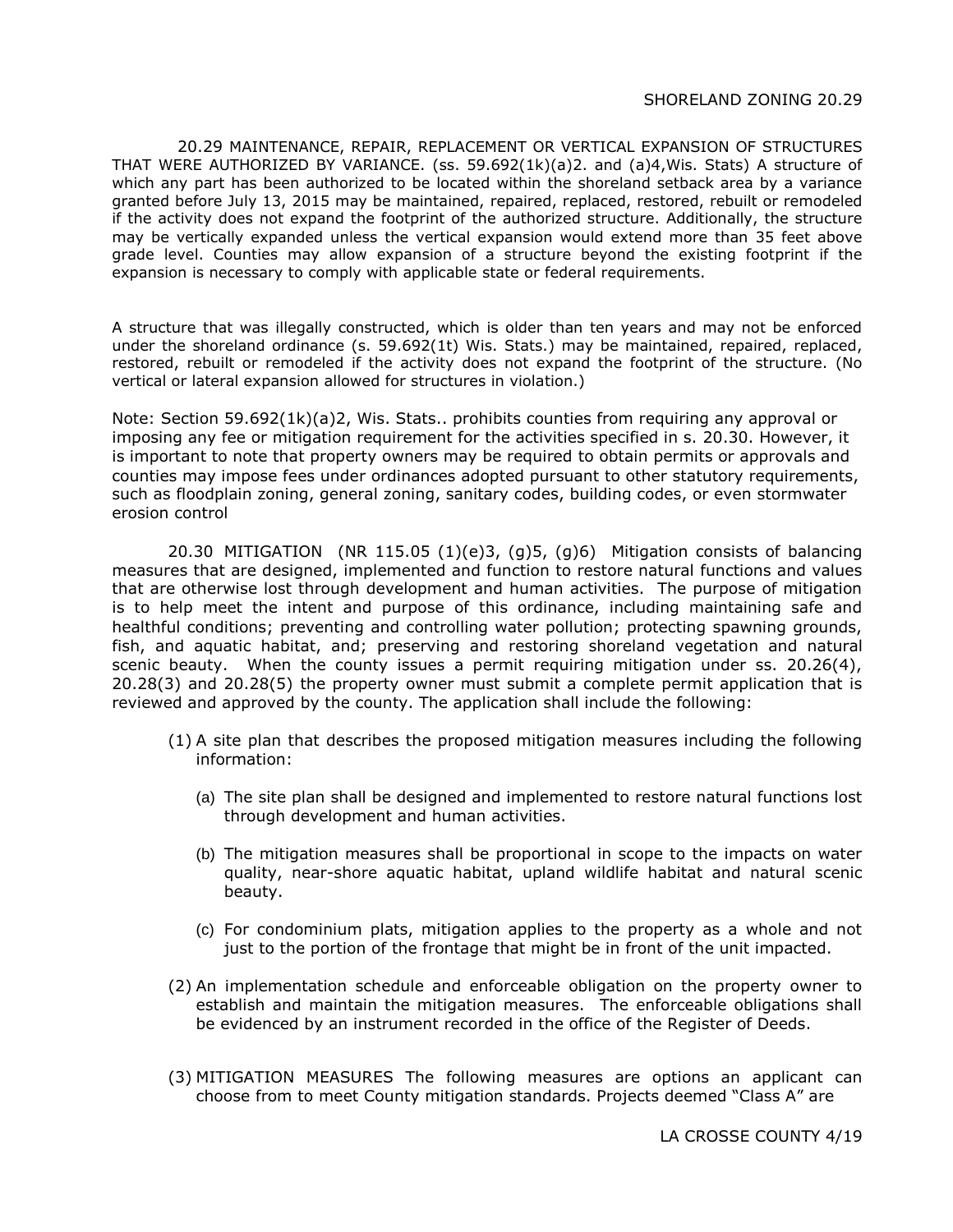required to obtain 4 mitigation points and projects deemed "Class B" impact are required to obtain 2 mitigation points. Mitigation points can be acquired with a

- (4) combination of any of the following and mitigation credits are further explained in Appendix B:
	- (a) Restoration/Establishment of existing shoreland buffer to standards under sub (4) (2 pts)
	- (b) Increase width of shoreland buffer (1 pt for every 10')
	- (c) Decrease width of shoreland viewing/access corridor (1 pt for every 40')
	- (d) Add 10' side yard buffer on each side of parcel (1 pt)
	- (e) Removing impervious surfaces (1/2 point for every 100 sq. ft.)
	- (f) Removing/relocating nonconforming principal structures outside of 75' setback from OHWM ((1/2 point for every 100 sq. ft.)
	- (g) Removing/relocating nonconforming accessory structures (1/2 point for every 100 sq. ft.)
	- (h) Installation of rain gardens or other engineered infiltration measures (1/2 point)
	- (i) Painting structures earthy natural colors to match the natural surroundings (1/2 point)
	- (i) Other mitigation measures deemed acceptable by the county  $(1/2-2)$  points)
- (5) MINIMUM REQUIREMENTS FOR ESTABLISHING A SHORELAND BUFFER AS AN OPTION FOR MEETING MITIGATION STANDARDS The County may approve existing shoreland buffers as adequate if applicant demonstrates it meets the minimum requirements listed below: When the establishment of a shoreland buffer is required, the following minimum standards shall be met:
	- (a) The shoreland buffer shall extend a minimum of 35' landward from the OHWM
	- (b) The buffer shall only include species native to the state of Wisconsin.
	- (c) Minimum densities deemed effective shall be determined by the County.
	- (d) The buffer shall consist of native grasses or plants to a minimum height of 12 inches, a distinct shrub understory, and an overstory consisting of deciduous trees.

#### **ADMINISTRATIVE PROVISIONS**

20.31 ADMINISTRATIVE PROVISIONS (NR 115.05(4)) The shoreland zoning ordinance adopted by each county shall require all of the following:

- (1) The appointment of an administrator and such additional staff as the workload may require.
- (2) The creation of a zoning agency as authorized by s. 59.69, Wis. Stats, a board of adjustment as authorized by s. 59.694, Wis. Stat., and a county planning agency as defined in s. 236.02(3), Wis. Stats, and required by s. 59.692(3), Wis. Stats.
- (3) A system of permits for all new construction, development, reconstruction, structural alteration or moving of buildings and structures. A copy of applications shall be required to be filed in the office of the county zoning administrator, unless prohibited by s. 59.692(1k), Wis. Stats.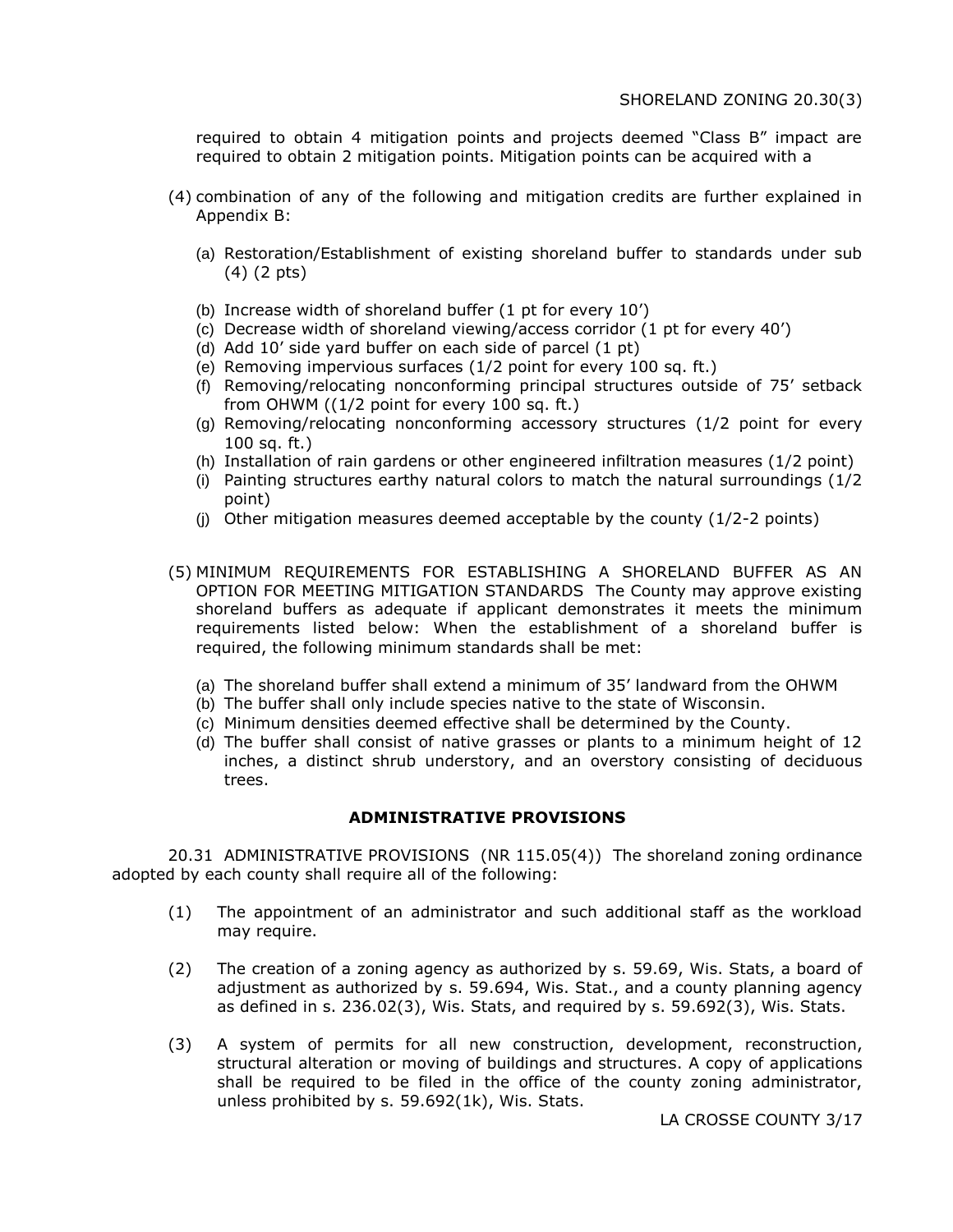- (4) Regular inspection of permitted work in progress to insure conformity of the finished structures with the terms of the ordinance.
- (5) A variance procedure which authorizes the board of adjustment to grant such variance from the terms of the ordinance as will not be contrary to the public interest where, owing to special conditions and the adoption of the shoreland zoning ordinance, a literal enforcement of the provisions of the ordinance will result in unnecessary hardship as long as the granting of a variance does not have the effect of granting or increasing any use of property which is prohibited in that zoning district by the shoreland zoning ordinance.
- (6) A special exception (conditional use) procedure for uses presenting special problems.
- (7) The county shall keep a complete record of all proceedings before the board of adjustment, zoning agency and planning agency.
- (8) Written notice to the appropriate office of the Department at least 10 days prior to any hearing on a proposed variance, special exception or conditional use permit, appeal for a map or text interpretation, map or text amendment, and copies of all proposed land divisions submitted to the county for review under s. 20.19.
- (9) Submission to the appropriate office of the Department, within 10 days after grant or denial, copies of any decision on a variance, special exception or conditional use permit, or appeal for a map or text interpretation, and any decision to amend a map or text of an ordinance.
- (10) Development and maintenance of an official map of all mapped zoning district boundaries, amendments, and recordings.
- (11) The establishment of appropriate penalties for violations of various provisions of the ordinance, including forfeitures. Compliance with the ordinance shall be enforceable by the use of injunctions to prevent or abate a violation, as provided in s. 59.69 (11), Wis. Stats.
- (12) Pursuing the prosecution of violations of the shoreland zoning ordinance
- (13) Shoreland wetland map amendments according to s. NR 115.04. Every petition for a shoreland-wetland map amendment filed with the county clerk shall be referred to the county zoning agency. A copy of each petition shall be provided to the appropriate office of the Department within 5 days of the filing of the petition with the county clerk. Written notice of the public hearing to be held on a proposed amendment shall be provided to the appropriate office of the Department at least 10 days prior to the hearing. A copy of the county board's decision on each proposed amendment shall be forwarded to the appropriate office of the Department within 10 days after the decision is issued.

#### 20.32 **PERMITS**

(1) WHEN REQUIRED Except where another section of this ordinance specifically exempts certain types of development from this requirement, a permit shall be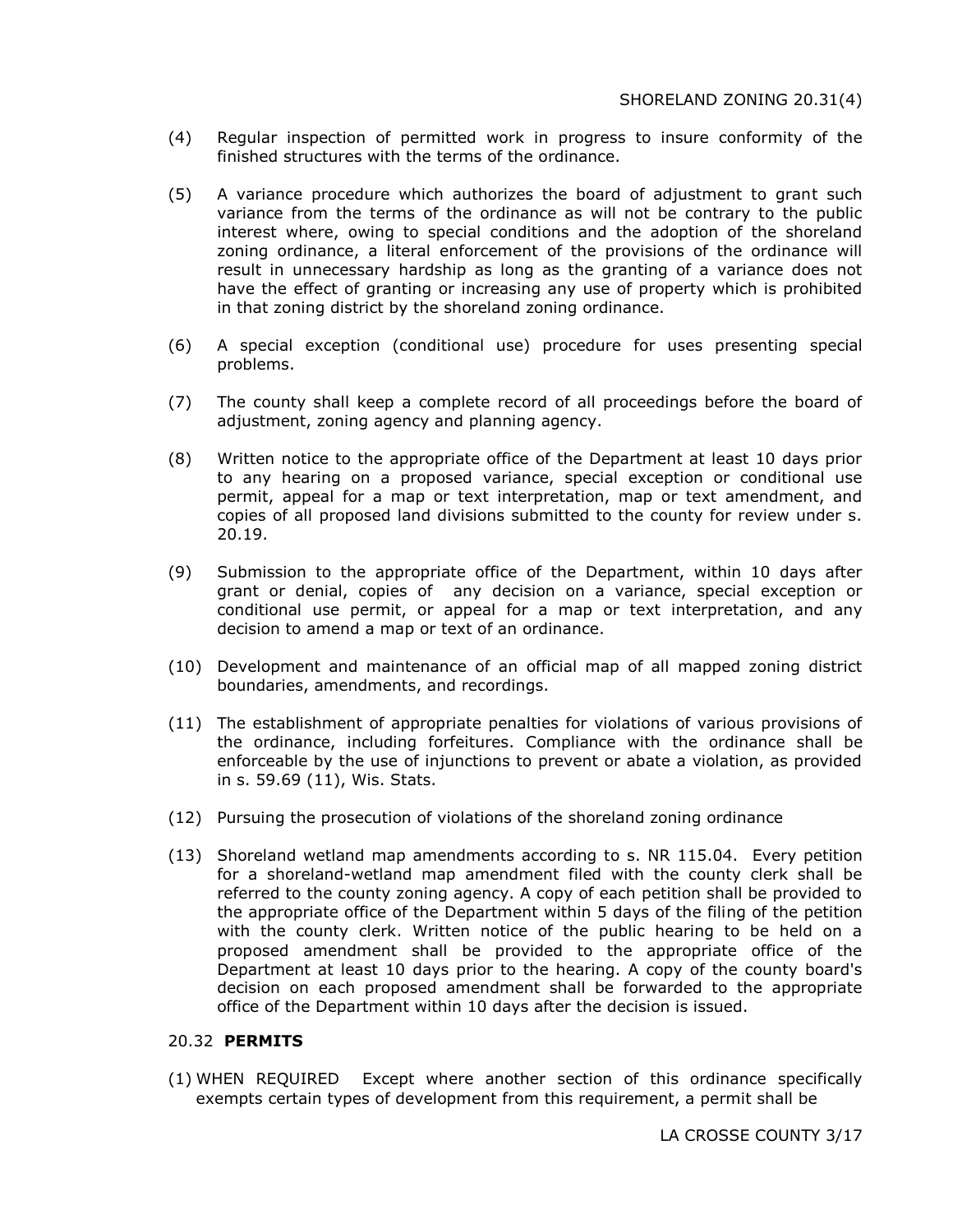obtained from the zoning administrator or board of adjustment/committee before any new development commences.

- (2) APPLICATION An application for a permit shall be made to the zoning administrator upon forms furnished by the county and shall include for the purpose of proper enforcement of these regulations, the following information:
	- (a) Name and address of applicant and property owner.
	- (b) Legal description of the property and type of proposed use.
	- (c) A to scale drawing of the dimensions of the lot and location of all existing and proposed structures and impervious surfaces relative to the lot lines, center line of abutting highways and the ordinary high-water mark of any abutting waterways.
	- (d) Location and description of any existing private water supply or sewage system or notification of plans for any such installation.
	- (e) Plans for appropriate mitigation when required.
	- (f) Payment of the appropriate fee.
	- (g) Additional information required by the zoning administrator.
- (3) EXPIRATION OF PERMIT Zoning permits shall expire 24 months from date issued if no substantial work has commenced.
- 20.33 SPECIAL EXCEPTION PERMITS –
- (1) APPLICATION Any use listed as a special exception in this ordinance shall be permitted only after an application has been submitted to the zoning administrator and a special exception permit has been granted by the La Crosse County Planning, Resources and Development Committee. To secure information upon which to base its determination, the Planning, Resources and Development Committee may require the applicant to furnish, in addition to the information required for a zoning permit, the following information:
	- (a) A plan of the area showing surface contours, soil types, ordinary high-water marks, ground water conditions, subsurface geology and vegetative cover.
	- (b) Location of buildings, parking areas, traffic access, driveways, walkways, piers, open space and landscaping.
	- (c) Plans of buildings, sewage disposal facilities, water supply systems and arrangement of operations.
	- (d) Specifications for areas of proposed filling, grading, lagooning or dredging.
	- (e) Other pertinent information necessary to determine if the proposed use meets the requirements of this ordinance.
	- (f) Rationale for why the proposed special exception meets all of the special exception criteria listed in the ordinance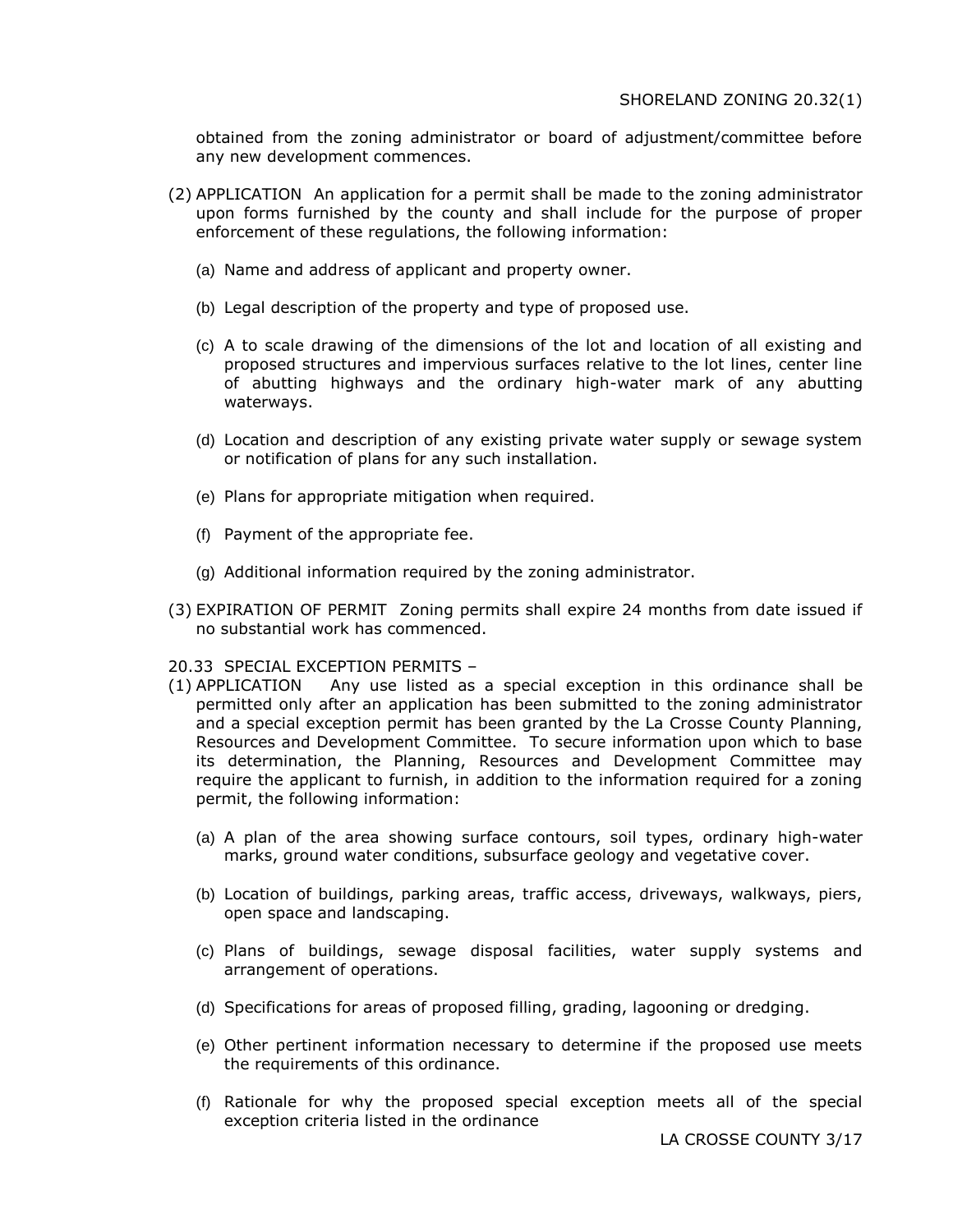- (2) NOTICE, PUBLIC HEARING AND DECISION Before deciding whether to grant or deny an application for a special exception permit, the Planning, Resources and Development Committee shall hold a public hearing. Notice of such public hearing, specifying the time, place and matters to come before the Committee shall be given as a Class 2 notice under ch. 985, Wis. Stats. Such notice shall be provided to the appropriate office of the Department at least 10 days prior to the hearing. The Committee shall state in writing the grounds for granting or denying a special exception permit.
- (3) STANDARDS APPLICABLE TO ALL SPECIAL EXCEPTIONS In deciding a special exception application, the Planning, Resources and Development Committee shall evaluate the effect of the proposed use upon:
	- (a) The maintenance of safe and healthful conditions
	- (b) The prevention and control of water pollution including sedimentation.
	- (c) Compliance with local floodplain zoning ordinances and opportunity for damage to adjacent properties due to altered surface water drainage.
	- (d) The erosion potential of the site based upon degree and direction of slope, soil type and vegetative cover.
	- (e) The location of the site with respect to existing or future access roads.
	- (f) The need of the proposed use for a shoreland location.
	- (g) Its compatibility with uses on adjacent land.
	- (h) The amount of liquid and solid wastes to be generated and the adequacy of the proposed disposal systems.
	- (i) Location factors considering the following:
		- 1. Domestic uses shall be generally preferred;
		- 2. Uses not inherently a source of pollution within an area shall be preferred over uses that are or may be a pollution source;
		- 3. Use locations within an area tending to minimize the possibility of pollution shall be preferred over use locations tending to increase that possibility.
- (4) CONDITIONS ATTACHED TO SPECIAL EXCEPTIONS Such conditions may include specifications for, without limitation because of specific enumeration: type of shore cover; specific sewage disposal and water supply facilities; landscaping and planting screens; period of operation; operational control; sureties; deed restrictions; location of piers, docks, parking and signs; and type of construction. Upon consideration of the factors listed above, the Committee shall attach such conditions, in addition to those required elsewhere in this ordinance, as are necessary to further the purposes of this ordinance. Violations of any of these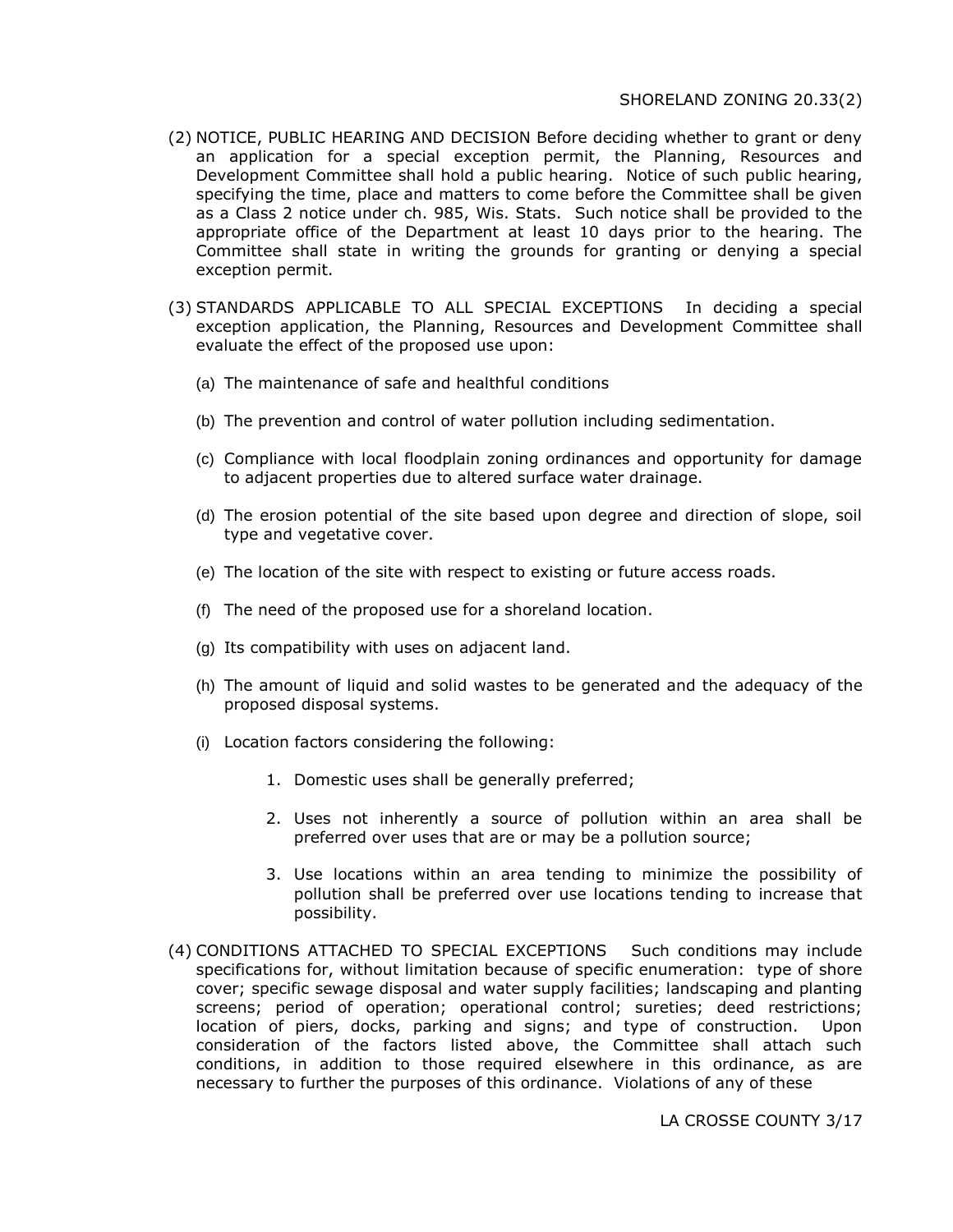#### SHORELAND ZONING 20.33(4)

conditions shall be deemed a violation of this ordinance. In granting a special exception permit, the Planning, Resources and Development Committee may not impose conditions which are more restrictive than any of the specific standards in the ordinance. Where the ordinance is silent as to the extent of restriction, the committee may impose any reasonable permit conditions to affect the purpose of this ordinance.

- (5) SPECIAL EXCEPTION PERMITS RECORDING When a special exception permit is approved, an appropriate record shall be made of the land use and structures permitted. Such permit shall be applicable solely to the structures, use and property so described. A copy of any decision on a special exception permit shall be provided to the appropriate office of the Department within 10 days after it is granted or denied.
- (6) SPECIAL EXCEPTION PERMITS-REVOCATION Where the conditions of a special exception permit are violated, the special exception permit may be revoked after rehearing by the Committee.
- 20.34 VARIANCES
- (1) The board of adjustment may grant upon appeal a variance from the standards of this ordinance where an applicant convincingly demonstrates all of the following:
	- (a) literal enforcement of the provisions of the ordinance will result in unnecessary hardship on the applicant;
	- (b) the hardship is due to special conditions unique to the property;
	- (c) the variance is not contrary to the public interest.
	- (d) the request represents the minimum relief necessary to relieve unnecessary burdens
- (2) VARIANCES NOTICE, HEARING AND DECISION (s. 59.694(6), Wis. Stats.) Before deciding on an application for a variance, the board of adjustment shall hold a public hearing. Notice of such hearing specifying the time, place and matters of concern, shall be given a Class 2 notice under ch. 985, Wis. Stats. Such notice shall be provided to the appropriate office of the Department at least 10 days prior to the hearing. The board shall state in writing the reasons for granting or refusing a variance and shall provide a copy of such decision to the appropriate Department office within 10 days of the decision.

20.35 BOARD OF ADJUSTMENT (s. 59.694 Wis. Stats.) The chair of the county board shall appoint a board of adjustment consisting of 3 members under s. 59.694, Wis. Stats., subject to County Board approval. The county board shall adopt such rules for the conduct of the business of the board of adjustment as required by s. 59.694(3), Wis. Stats. POWERS AND DUTIES (s. 59.694 Wis. Stats.) of the board of adjustment include the following:

- (1) The board of adjustment shall adopt such additional rules as it deems necessary and may exercise all of the powers conferred on such boards by s. 59.694, Wis. Stats.
- (2) It shall hear and decide appeals where it is alleged there is error in any order, requirements, decision or determination made by an administrative official in the enforcement or administration of this ordinance.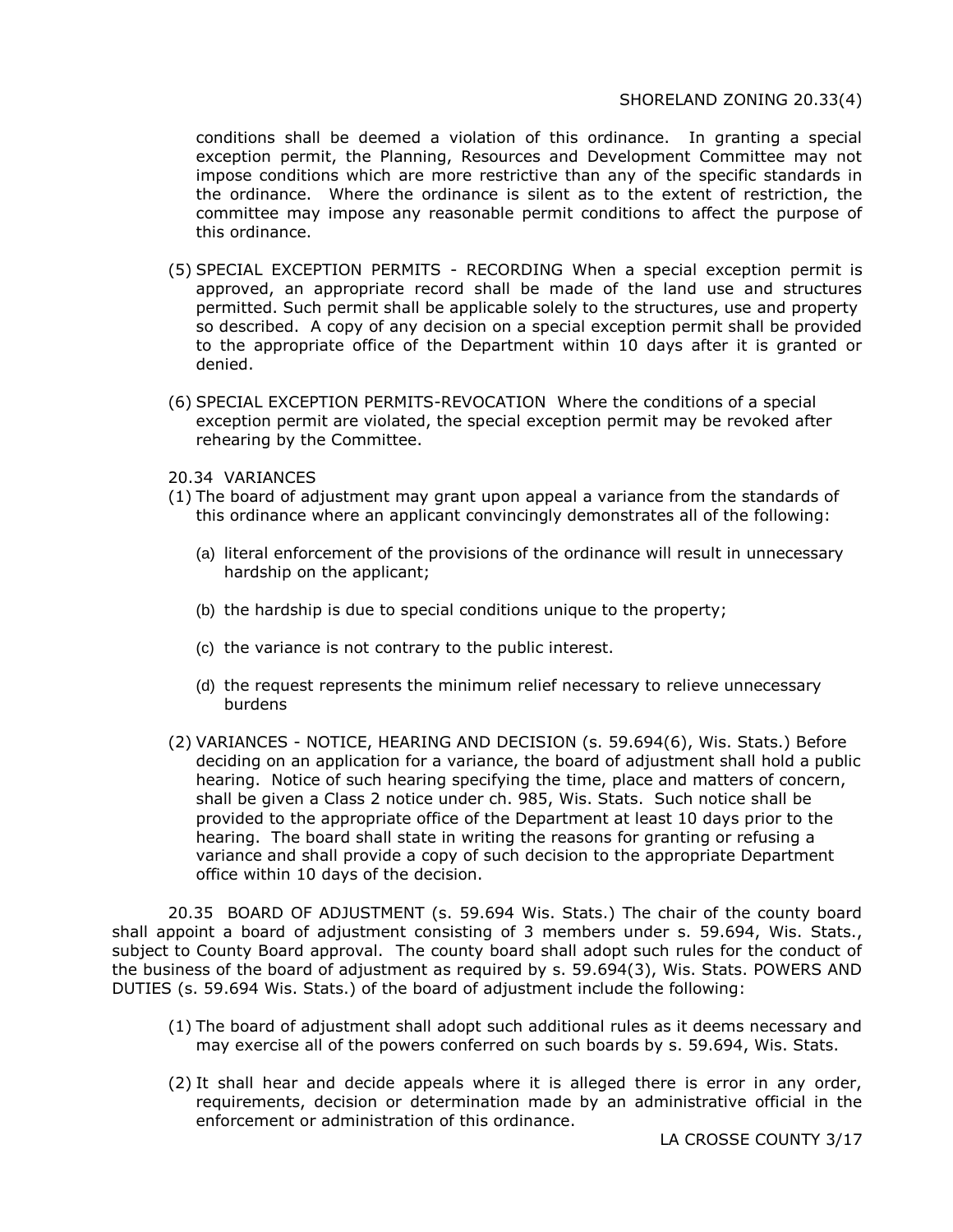- (3) It may grant a variance from the standards of this ordinance pursuant to s. 20.34.
- (4) In granting a variance, the board may not impose conditions which are more restrictive than any of the specific standards in the ordinance. Where the ordinance is silent as to the extent of restriction, the board may impose any reasonable permit conditions to effect the purpose of this ordinance.

20.36 APPEALS TO THE BOARD. (s. 59.694 Wis. Stats.) Appeals to the board of adjustment may be made by any person aggrieved or by an officer, department, board or bureau of the county affected by any decision of the zoning administrator or other administrative officer. Such appeal shall be made within 30 days, as provided by the rules of the board, by filing with the officer whose decision is in question, and with the board of adjustment, a notice of appeal specifying the reasons for the appeal. The zoning administrator or other officer whose decision is in question shall promptly transmit to the board all the papers constituting the record concerning the matter appealed.

20.37 HEARING APPEALS AND APPLICATIONS FOR VARIANCES (s. 59.694(6), Wis. Stats.)

- (1) The board of adjustment shall fix a reasonable time for a hearing on the appeal. The board shall give public notice thereof by publishing a Class 2 notice under ch. 985, Wis. Stats, specifying the date, time and place of the hearing and the matters to come before the board. Notice shall be mailed to the parties in interest. Written notice shall be given to the appropriate office of the Department at least 10 days prior to hearings on proposed shoreland variances, special exceptions (conditional uses), and appeals for map or text interpretations.
- (2) A decision regarding the appeal shall be made as soon as practical. Copies of all decisions on shoreland variances, special exceptions (conditional uses), and appeals for map or text interpretations shall be submitted to the appropriate office of the Department within 10 days after they are granted or denied.
- (3) The final disposition of an appeal to the board of adjustment shall be in the form of a written resolution or order signed by the chairman and secretary of the board. Such resolution shall state the specific facts which are the basis of the board's determination and shall either affirm, reverse, vary or modify the order, requirement, decision or determination appealed, in whole or in part, dismiss the appeal for lack of jurisdiction or prosecution or grant the application.

(4) At the public hearing, any party may appear in person or by agent or by attorney.

20.38 FEES (ss. 59.69, 59.694, 59.696, 59.697, Wis. Stats.)The county board may, by resolution, adopt fees for the following:

(1) Zoning permits.

- (2) Certificates of compliance.
- (3) Planned Unit Development reviews.

(4) Public hearings.

- (5) Legal notice publications.
- (6) Special exception permits.

(7) Variances.

(8) Administrative appeals.

(9) Other duties as determined by the county board.

LA CROSSE COUNTY 3/17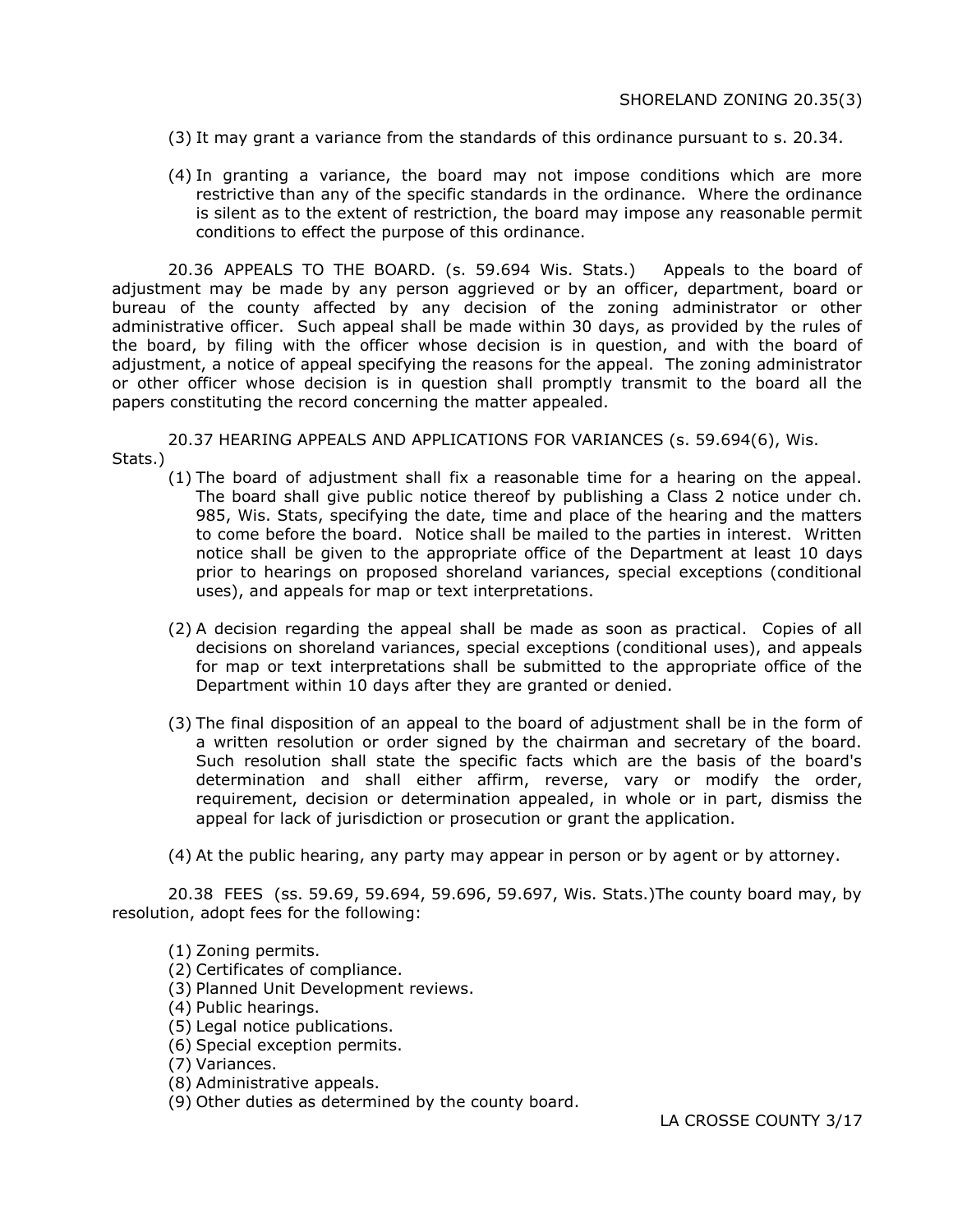20.39 CHANGES AND AMENDMENTS The county board may from time to time, alter, supplement or change the regulations contained in this ordinance in accordance with the requirements of s. 59.69(5)(e), Wis. Stats, ch. NR 115, Wis. Adm. Code and this ordinance where applicable.

- (1) AMENDMENTS. Amendments to this ordinance may be made on petition of any interested party as provided in s. 59.69(5), Wis. Stats.
- (2) SHORELAND WETLAND MAP AMENDMENTS (NR 115.04) Every petition for a shoreland-wetland map amendment filed with the county clerk shall be referred to the county zoning agency. A copy of each petition shall be provided to the appropriate office of the Department within 5 days of the filing of the petition with the county clerk. Written notice of the public hearing to be held on a proposed amendment shall be provided to the appropriate office of the Department at least 10 days prior to the hearing.
- (3) A copy of the county board's decision on each proposed amendment shall be forwarded to the appropriate office of the Department within 10 days after the decision is issued.

20.40 ENFORCEMENT AND PENALTIES (NR 115.05(4)(j)) Any development, any building or structure constructed, moved or structurally altered, or any use established after the effective date of this ordinance in violation of the provisions of this ordinance, by any person, firm, association, corporation (including building contractors or their agents) shall be deemed a violation. The zoning administrator or the county zoning agency shall refer violations to the district attorney or corporation counsel who shall expeditiously prosecute violations.

- (1) Any person, firm, association or corporation who violates or refuses to comply with any of the provisions of this ordinance shall be subject to a forfeiture of not less than ten (\$10.00) dollars nor more than two hundred (\$200.00) dollars per offense in accordance with Chapter 25 of the La Crosse County Code of Ordinances, together with the taxable costs of action. Each day which the violation exists shall constitute a separate offense. Every violation of this ordinance is a public nuisance and the creation thereof may be enjoined and the maintenance thereof may be abated pursuant to s. 59.69(11), Wis. Stats.
- (2) Injunction: Any use or action which violates the provisions of this Ordinance shall may be subject to a court injunction prohibiting such violation.
- (3) Responsibility for Compliance: It shall be the responsibility of the applicants as well as their agent or other persons acting on their behalf to comply with the provisions of this Ordinance. Any person, firm or corporation, causing a violation or refusing to comply with any provision of this Ordinance will be notified in writing of such violation by the County Zoning Administrator or his/her designee. Each day a violation exists shall constitute a distinct and separate violation of this ordinance and, as such, forfeitures shall apply accordingly. Every violation of this ordinance is a public nuisance and the creation thereof may be enjoined and the maintenance thereof may be abated pursuant to Section 59.69(11),Wis. Stats.
- (4) Suspension of Permit: Whenever the Zoning Administrator or designee determines there are reasonable grounds for believing there is a violation of any provision of LA CROSSE COUNTY 3/17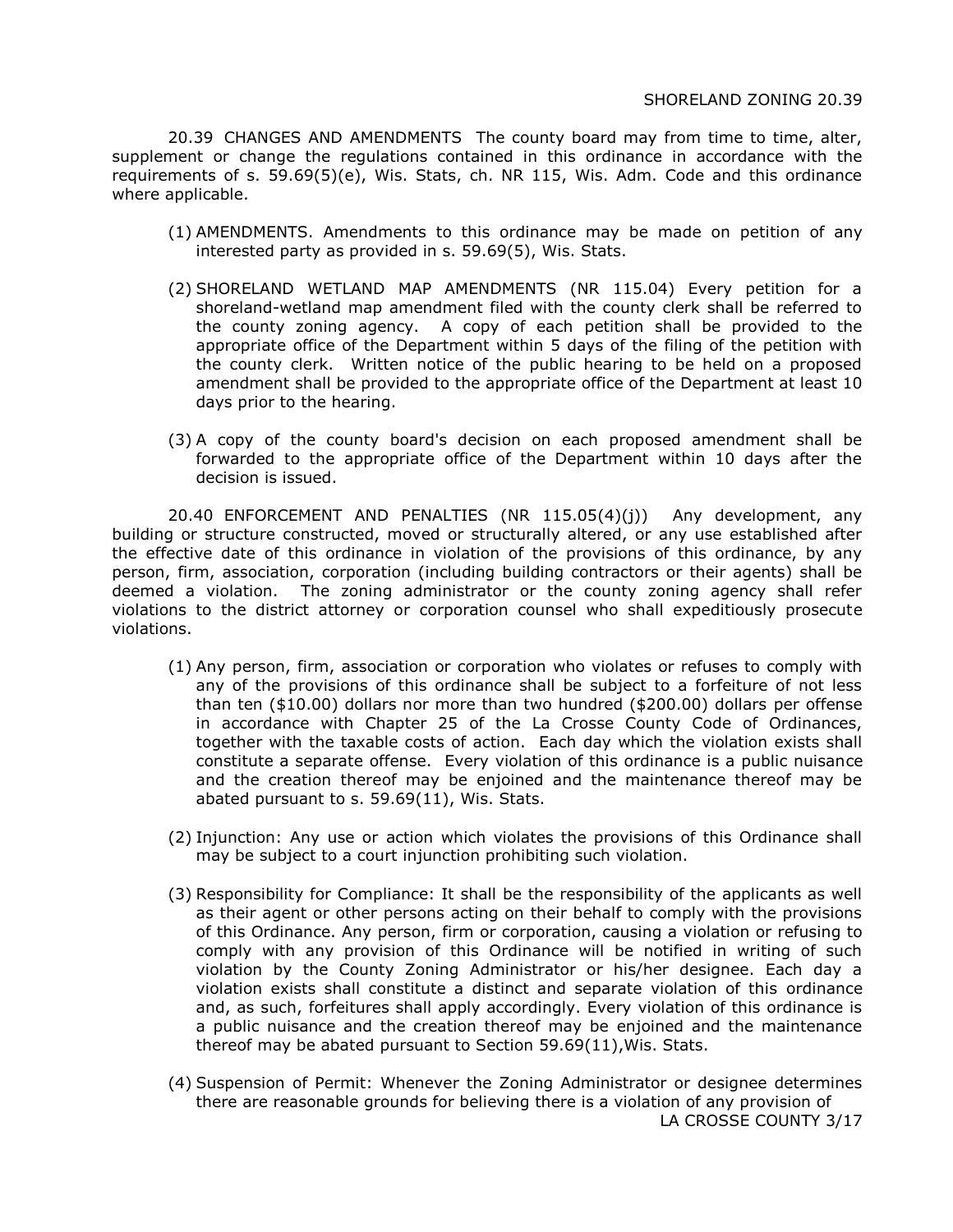#### SHORELAND ZONING 20.40(4)

this Ordinance, the Zoning Administrator or designee shall give notice to the owner of record as hereinafter provided. Such notice shall be in writing and shall include a statement of the reason for the suspension of the permit. It shall allow 30 days for the performance of any act it requires. If work cannot be completed in the 30 day period, an extension may be granted if reason of hardship prevail and can be verified. Such notice or order shall be deemed to have been properly served upon such owner or agent when a copy thereof has been sent by registered mail to owner's last known address or when the owner has been served by such notice by any method authorized by the laws of Wisconsin. The owner of record has the right to appeal any decision by the Zoning Administrator or designee or apply to the County Board of Adjustment for a Variance from the strict rule of the Ordinance within 30 days of receipt of a notice or order.

(5) Emergency Conditions: Whenever the Zoning Administrator finds that an emergency exists such as sudden, unexpected occurrences or combinations thereof, unforeseen conditions or circumstances at the time beyond one's control, adverse weather conditions, meeting a timetable which requires immediate action to protect the public health, safety and welfare, the Administrator may, without notice or hearing, issue an order citing the existence of such emergency and may require that such action be taken as may be deemed necessary to meet the emergency. The Administrator shall notify the Chairperson of the Zoning Committee within 24 hours of such situations. Notwithstanding any other provisions of this Ordinance such order shall become effective immediately. Any person to whom such order is directed shall comply therewith immediately. Appeals or challenges to emergency orders may be brought after emergency conditions have ceased, to the Board of Adjustment.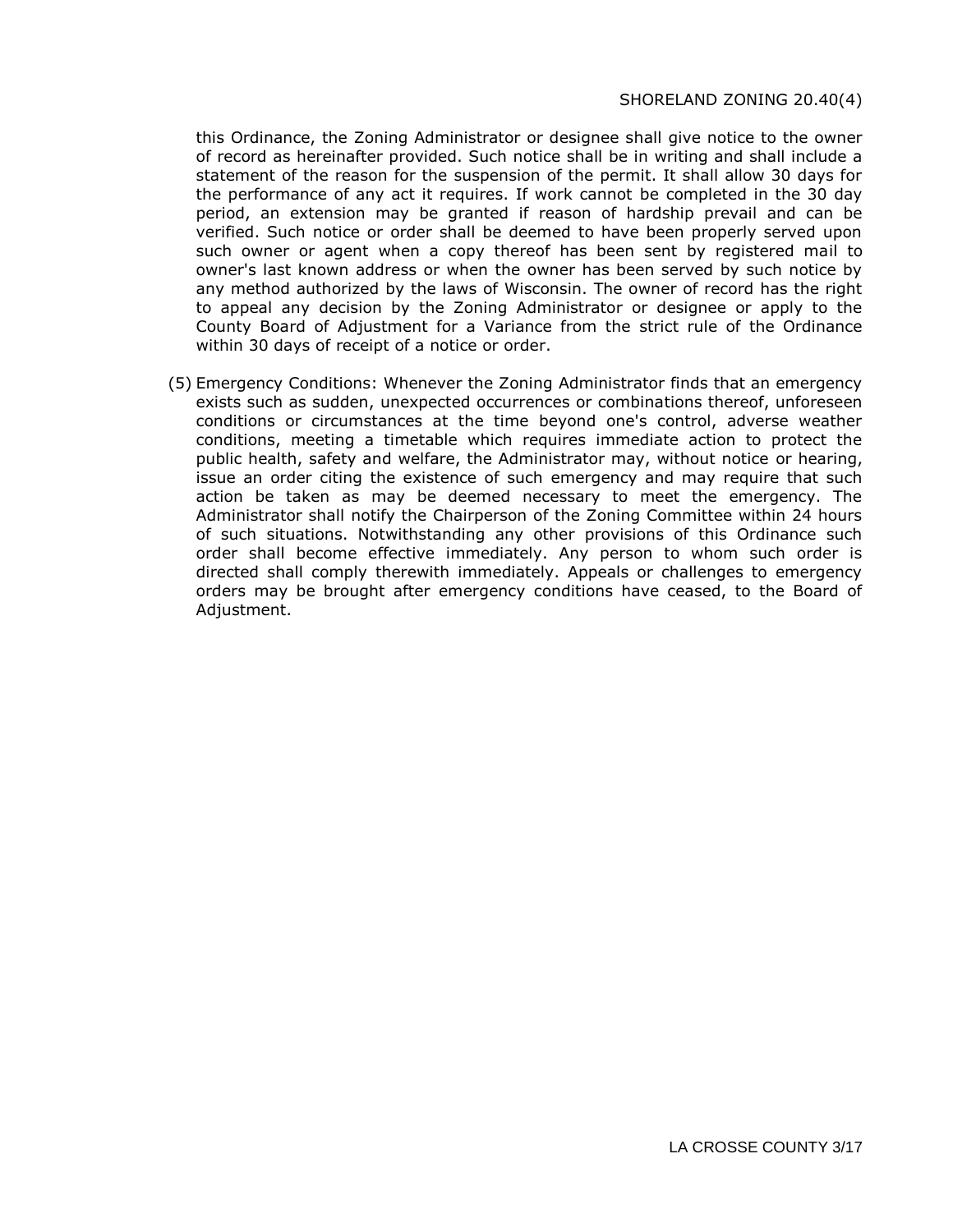# **APPENDIX A**



# LA CROSSE COUNTY ZONING, PLANNING AND LAND INFORMATION **MITIGATION APPLICATION FOR SHORELAND ZONING**

The undersigned hereby makes application for a permit to develop in the shoreland district. The work to be performed is described below and in attachments hereto. The undersigned agrees that all such work SHALL be done in accordance with the requirements of the La Crosse County Shoreland Zoning Ordinance and with all other applicable County Ordinances and the laws and regulations of the State of Wisconsin.

| <b>OWNER/APPLICANT:</b>                                                                    |  |
|--------------------------------------------------------------------------------------------|--|
| <b>ADDRESS</b>                                                                             |  |
|                                                                                            |  |
| <b>PHONE NUMBER</b>                                                                        |  |
| $E-MAIL:$                                                                                  |  |
| AGENT PERFORMING MITIGATION:<br><b>ADDRESS</b>                                             |  |
|                                                                                            |  |
| PHONE NUMBER                                                                               |  |
| $E-MAIL:$                                                                                  |  |
| $\mathbf{m}$ ( $\mathbf{v}$ $\mathbf{n}$ ) $\mathbf{n}$ $\alpha$ $\mathbf{m}$ ( $\alpha$ ) |  |
|                                                                                            |  |

#### **TAX PARCEL(S):** \_\_\_\_\_\_\_\_\_\_\_\_\_\_ **MITGATION PROJECT NUMBER:** \_\_\_\_\_\_\_\_\_\_\_\_\_\_

\_\_\_\_\_\_\_\_\_\_ MITIGATION POINTS ARE REQUIRED FOR THE PROPOSED DEVELOPMENT UNDER

SECTION \_\_\_\_\_\_\_\_\_\_\_ OF THE LA CROSSE COUNTY SHORELAND ZONING ORDINANCE

#### **MITIGATION POINT OPTIONS**

| <b>MITIGATION PROJECT</b>                 | <b>POINT VALUE</b>                      | <b>FACTOR</b><br><b>USED FOR</b><br><b>MITIGATION</b><br><b>PROJECT</b> | <b>POINTS</b><br><b>ACOUIRED</b><br><b>FOR</b><br><b>PROJECT</b> |
|-------------------------------------------|-----------------------------------------|-------------------------------------------------------------------------|------------------------------------------------------------------|
| RESTORATION/ESTABLISHMENT                 | 2 POINTS                                |                                                                         |                                                                  |
| OF SHORELAND BUFFER TO STANDARDS          |                                         |                                                                         |                                                                  |
| IN $s.13.0(4)$                            |                                         |                                                                         |                                                                  |
| <b>INCREASE WIDTH OF SHORELAND BUFFER</b> | 1 POINT FOR EVERY 10-ft OF LOT WIDTH    |                                                                         |                                                                  |
|                                           | <b>IN BUFFER AREA</b>                   |                                                                         |                                                                  |
| DECREASE WIDTH OF SHORELAND               | 1 POINT FOR EVERY 40-FT                 |                                                                         |                                                                  |
| <b>ACCESS/VIEWING CORRIDOR</b>            |                                         |                                                                         |                                                                  |
| ADD 10-FT SIDE YARD VEGETATIVE            | 1 POINT                                 |                                                                         |                                                                  |
| <b>BUFFER ON EACH SIDE OF PARCEL</b>      |                                         |                                                                         |                                                                  |
| REMOVING IMPERVIOUS SURFACE               | 1/2 POINT FOR EVERY 100 SOUARE FEET     |                                                                         |                                                                  |
|                                           | <b>REMOVED</b>                          |                                                                         |                                                                  |
| REMOVING/RELOCATING NON                   | 1/2 POINT FOR EVERY 200 SOUARE FEET     |                                                                         |                                                                  |
| CONFORMING PRINCIPAL STRUCTURES           | <b>REMOVED</b>                          |                                                                         |                                                                  |
| <b>OUTSIDE OF 75-FT SETBACK FROM THE</b>  |                                         |                                                                         |                                                                  |
| <b>OHWM</b>                               |                                         |                                                                         |                                                                  |
| REMOVING/RELOCATING NON                   | 1/2 POINT FOR EVERY 100 SOUARE FEET     |                                                                         |                                                                  |
| CONFORMING ACCESSORY STRUCTURES           | <b>REMOVED</b>                          |                                                                         |                                                                  |
| <b>INSTALLATION OF RAIN GARDENS OR</b>    | 1 POINT FOR EVERY 7.5% OF IMPERVIOUS    |                                                                         |                                                                  |
| OTHER ENGINEERED INFILTRATION             | <b>SURFACE MITIGATED: MUST BE</b>       |                                                                         |                                                                  |
| <b>MEASURES</b>                           | <b>ENGINEERING TO RETAIN A TWO-YEAR</b> |                                                                         |                                                                  |
|                                           | STORM EVENT (CALCULATION INCLUDES       |                                                                         |                                                                  |
|                                           | PROPOSED CONSTRUCTION)                  |                                                                         |                                                                  |
| PAINTING STRUCTURES EARTHY                | $\frac{1}{2}$ POINT                     |                                                                         |                                                                  |
| NATURAL COLORS TO MATCH THE               |                                         |                                                                         |                                                                  |
| NATURAL SURROUNDINGS                      |                                         |                                                                         |                                                                  |
| OTHER MITIGATION MEASURED DEEMED          | 1/2 TO 4 POINTS                         |                                                                         |                                                                  |
| ACCEPTABLE BY THE COUNTY TO MEET          |                                         |                                                                         |                                                                  |
| THE GOALS IN NR115                        |                                         |                                                                         |                                                                  |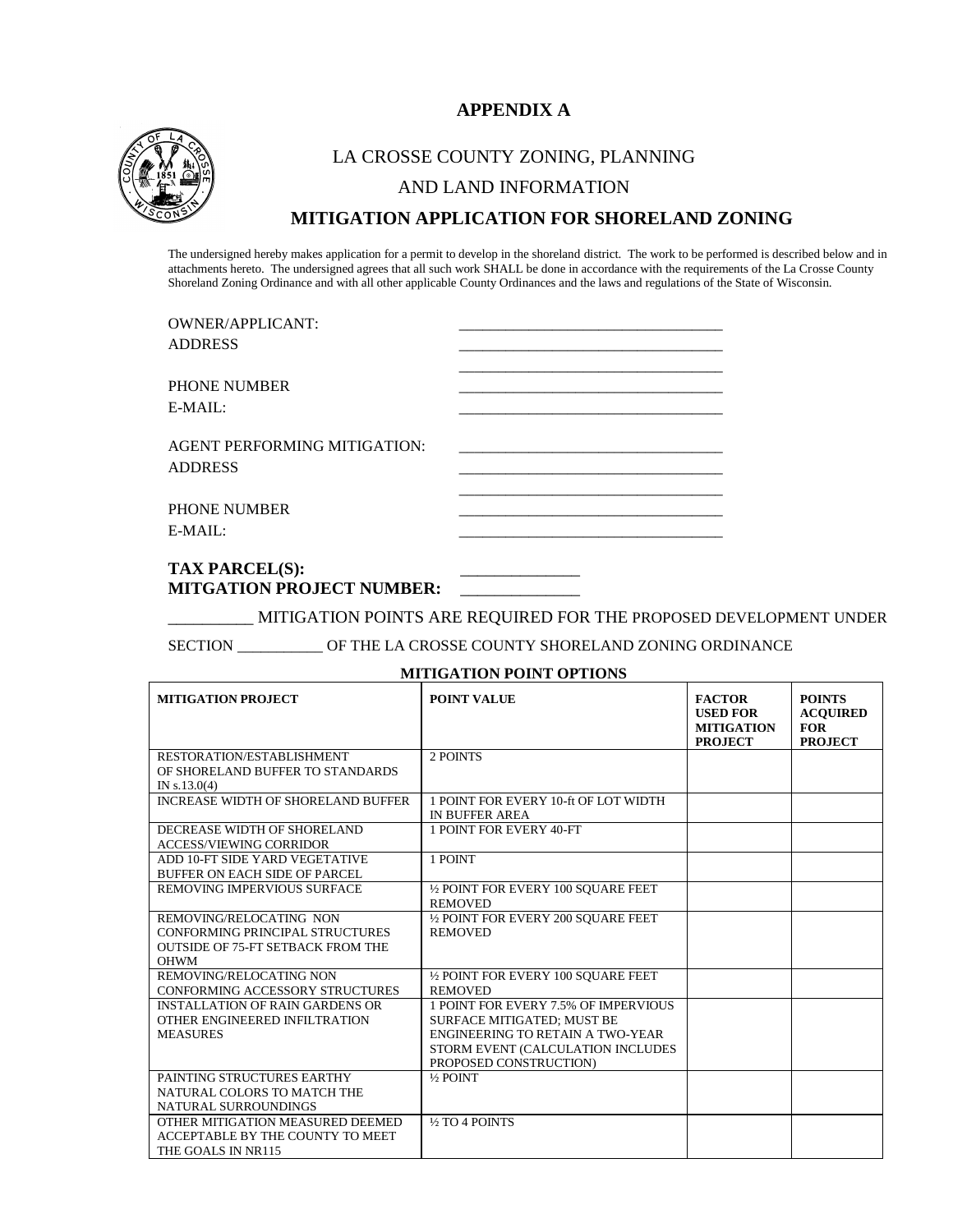APPENDIX A (Cont.)

| EXISTING LOT AREA WITHIN 300-FT OF OHWM:                                                              | Sq. Ft. |
|-------------------------------------------------------------------------------------------------------|---------|
| AREA OF IMPERVIOUS SURFACE WITHIN 300-FT OF OHWM                                                      | Sq. Ft. |
| MITIGATION PROJECT TO BE COMPLETED BY:                                                                | (date)  |
| MITIGATION PROJECT RECORDED WITH THE LA CROSSE<br><b>COUNTY REGISTER OF DEEDS IN DOCUMENT NUMBER:</b> |         |
| MITIGATION PLANS AND SITE PLAN TO BE SUBMITTED WITH THIS APPLICATION                                  |         |

| SIGNATURE OF APPLICANT/AGENT ACTING ON BEHALF OF OWNER | <b>DATE</b> |
|--------------------------------------------------------|-------------|
|                                                        |             |
|                                                        |             |
|                                                        |             |

SIGNATURE OF ZONING AUTHORITY DATE